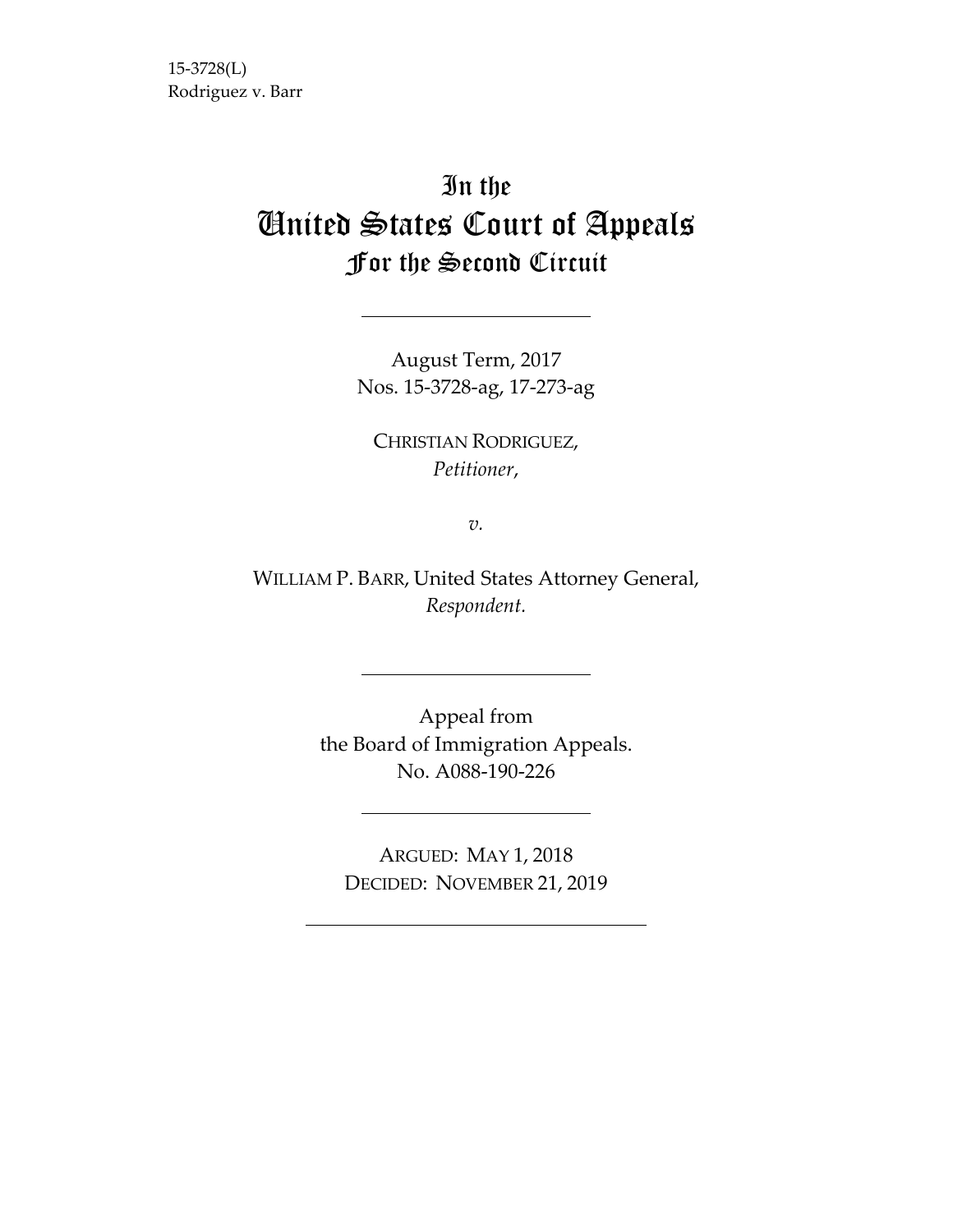Before: LYNCH and DRONEY, *Circuit Judges*, and SESSIONS, District Judge.*\**

Petitioner Christian Rodriguez ("Rodriguez") brings two petitions for review. The lead petition, No. 15‐3728, seeks review of a decision of the Board of Immigration Appeals ("BIA") denying Rodriguez's motion to suppress evidence of his alleged alienage based on an egregious violation of his constitutional rights. The second petition, No. 17‐273, concerns the BIA's denial of Rodriguez's request for *sua sponte* reopening of his completed removal proceedings pending the outcome of a U‐visa application. We **DENY** Petition No. 17‐273 because Rodriguez's U‐visa application has been denied. However, we **GRANT** Petition No. 15‐3728 because we find that Rodriguez made a *prima facie* showing of an egregious violation of his Fourth Amendment rights, and **REMAND** the case to the BIA for additional proceedings.

> JOSEPH MEYERS, THOMAS SCOTT‐RAILTON, Law Student Interns (Muneer I. Ahmad, Supervising Attorney, Adán Martínez, Richard Zacharias, Melissa Z. Marichal, Law Student Interns, *on the brief*), Jerome N. Frank Legal Services Org., Yale Law School, New Haven, CT, *for Petitioner*.

> M. JOCELYN LOPEZ WRIGHT, Senior Litigation Counsel (Melissa Neiman‐Kelting, Assistant Director, Office of Immigration Litigation, Chad A. Readler, Acting Assistant Attorney General, Civil Division, *on the brief*), Office of Immigration Litigation, Civil Division, U.S. Department of Justice, Washington, D.C., *for Respondent*.

<sup>\*</sup> Judge William K. Sessions III, of the United States District Court for the District of Vermont, sitting by designation.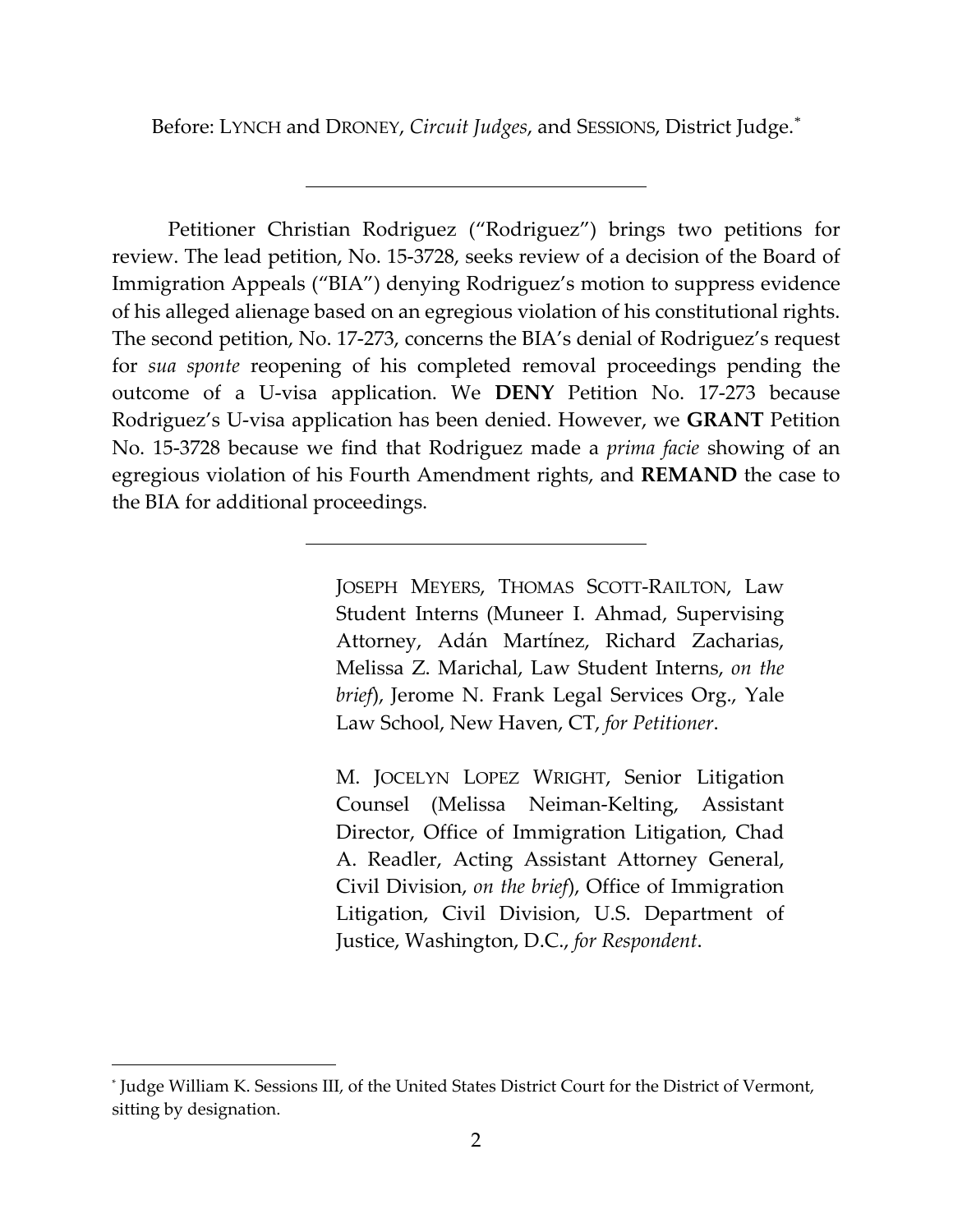#### SESSIONS, *District Judge*:

Petitioner Christian Rodriguez ("Rodriguez") brings two petitions for review. The lead petition, No. 15‐3728, seeks review of the Board of Immigration Appeals' ("BIA") denial of Rodriguez's motion to suppress evidence of his alleged alienage. His second petition, No. 17‐273, concerns the BIA's denial of Rodriguez's request for *sua sponte* reopening of his completed removal proceeding. We grant Petition No. 15‐3728 and deny Petition No. 17‐273.

# **FACTUAL BACKGROUND**

## **I. Facts Relevant to Petition No. 15‐3728**

In 2007, the City of New Haven, Connecticut became the first city in the United States to approve a municipal ID card that would be available to undocumented residents.<sup>1</sup> Then-mayor of New Haven, John DeStefano Jr., had aired the idea of a municipal ID card in 2005, and the plan had gained steam by early 2007. In May 2007, DeStefano testified before a committee of the New Haven Board of Aldermen in support of a proposal, calling it an "issue of justice and an issue of human rights, just as was the case when generations ago the community

<sup>&</sup>lt;sup>1</sup> The card could "be used in a variety of ways—as a debit card at businesses, drawing down on the money card holders put in their bank accounts, a library card, a card to pay the city's parking meters and as proof of residency for admission to city parks." App'x 340.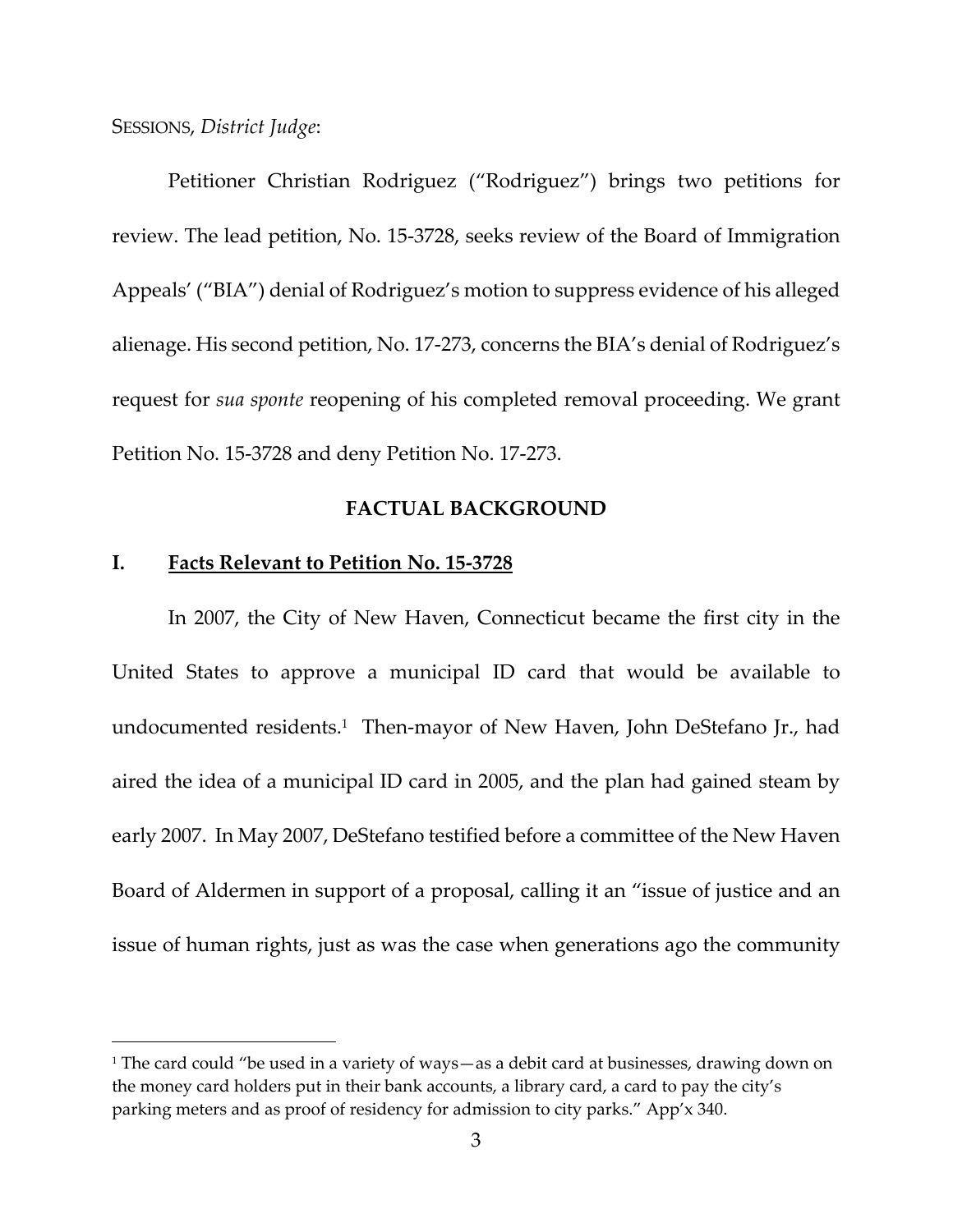of New Haven engaged the captives of the Amistad.2 If New Haven won't stand up, who will stand up[?]" App'x 326.

Officials at the Department of Homeland Security ("DHS") and Immigration and Customs Enforcement ("ICE") were aware of the proposed ID card program. In fact, emails between ICE and DHS officials show that ICE had "concerns" about the plan. App'x 426. Three days after the *New Haven Register* published DeStefano's comments, an email between ICE officials described the ID program as follows: "Yale is loading up the Amistad with illegal aliens and sailing them to freedom, while John Marley [an ICE attorney in Hartford, Connecticut] openly weeps." *Id.*

The city's Board of Aldermen approved the municipal ID program on June 4, 2007. Approximately 36 hours later, federal agents conducted an early‐morning raid in the city's largely Hispanic neighborhood, Fair Haven. Federal agents dressed in bulletproof vests entered multiple private homes, including a residence at 546 Woodward Avenue. Agents arrived at 546 Woodward Avenue in search of Jorge Barroso, an individual on their target list. 546 Woodward Avenue contains

<sup>2</sup> (The Amistad was a schooner on which African slaves escaped their shackles and took over the ship, ultimately gaining legal freedom in the process. *See United States v. the Amistad*, 40 U.S. 518 (1841).)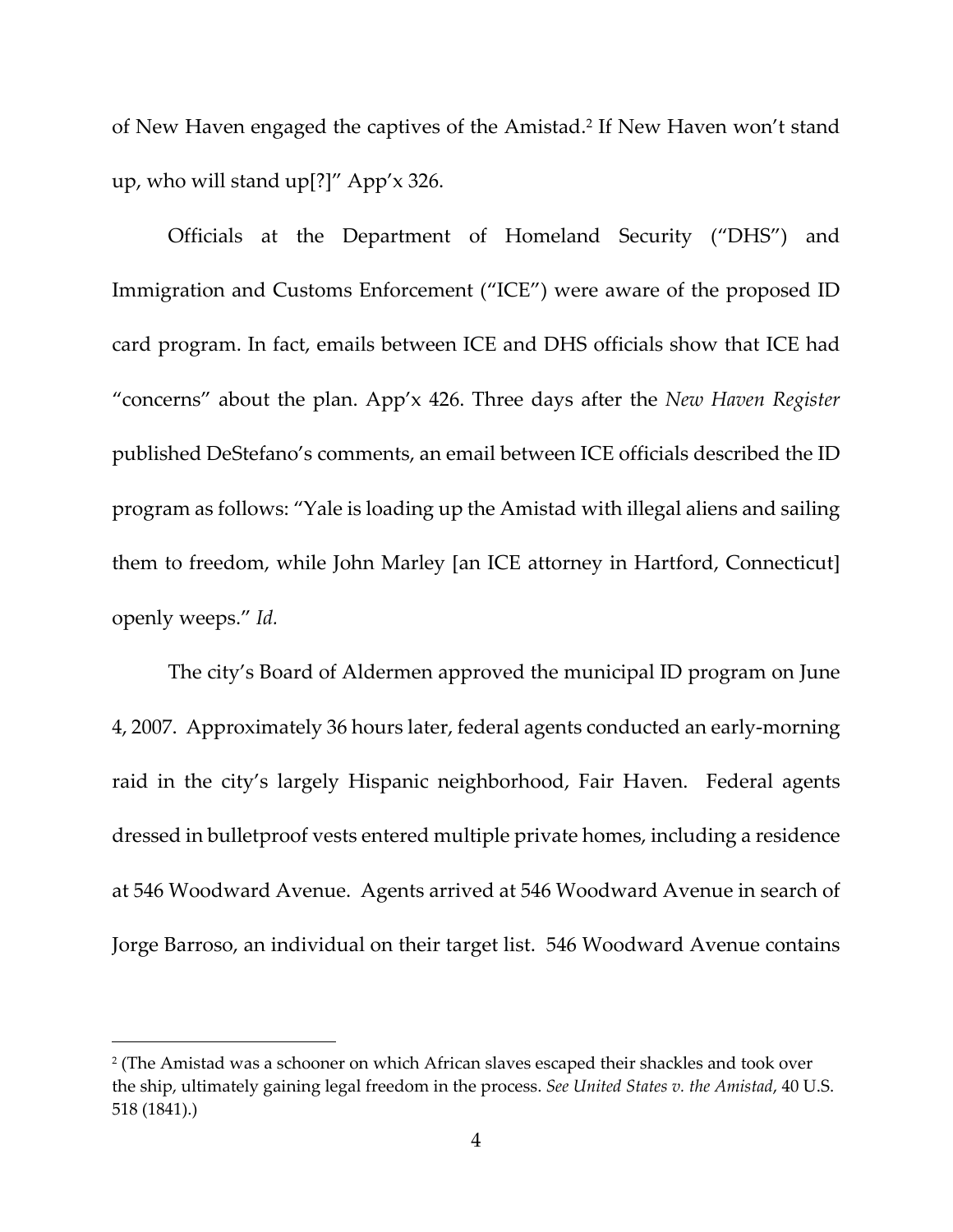three apartments, and federal agents entered at least two of them (Units A and C). Agents knocked on the front door of Unit C, which was answered by the fourteen‐ year‐old son of the apartment's main resident, Dora Riofrio. Riofrio's son was greeted by approximately eight agents who pushed past him into the apartment. *Id*. The agents then asked Riofrio the whereabouts of Jorge Barroso, her brotherin‐law. *Id*. She told the agents that he was in Ecuador. *Id*. Nevertheless, the agents proceeded to go upstairs in the apartment and arrest her husband, Antonio Barroso. *Id*. One agent pushed Riofrio's minor son onto a couch. *Id*.

The agents also entered Unit A and arrested Carlos Aucapina. Aucapina's mother-in-law answered a knock at the front door of Unit A. Agents held up a picture of a man she did not recognize and asked if he lived in the apartment. *Id*. When she answered no, the agents pushed past her and entered the apartment. *Id*. Immediately before Aucapina's arrest, an immigration officer held up a picture of a target individual (who was not present) to Aucapina's face and stated to another agent, "[t]hey all look the same. Just arrest him." App'x 391. Aucapina's mother‐ in‐law subsequently submitted an affidavit stating that immigration agents held up a photo of the target next to Aucapina and said, "[i]t could be him," even though the two men did not resemble each other "at all." App'x 389.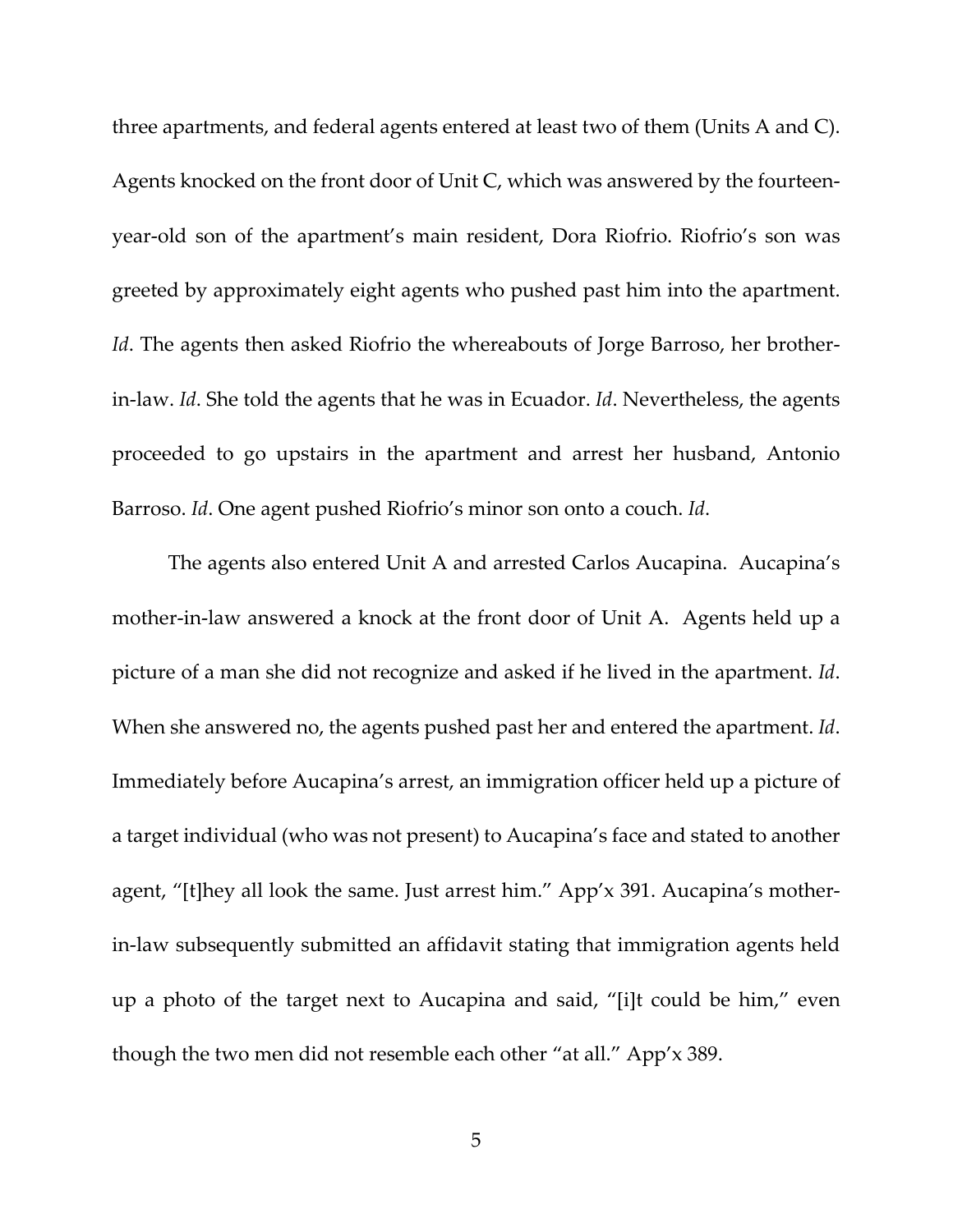The municipal ID program, and the arrests that followed its passing, were widely covered by the press and discussed by local politicians, government leaders, and the community. Connecticut's then‐Senators, Joseph Lieberman and Christopher Dodd, as well as the Congresswoman representing New Haven, Rosa De Lauro, wrote to the Secretary of Homeland Security asking whether the raids were planned in response to the municipal ID program and requesting an explanation of the timing of the raid. The mayor of New Haven has called the arrests "an act of intimidation" and "retaliation" for the introduction of the ID cards. App'x 328, 331. The police chief of New Haven publicly stated that he had not received notification prior to the raid, in violation of ICE policy. DHS denied that accusation.

DHS also denied that the arrests were retaliation for the ID card program. According to a letter written after the raids by the then‐Assistant Secretary of Homeland Security, the plan for the New Haven raids was submitted on April 20, 2007 and approved on May 4, 2007.The Assistant Secretary asserted that the New Haven arrests were part of a larger enforcement initiative called "Operation Return to Sender" focused on the arrest of fugitive aliens. App'x 315. Of the approximately thirty people arrested in New Haven on June 6, 2007, only five had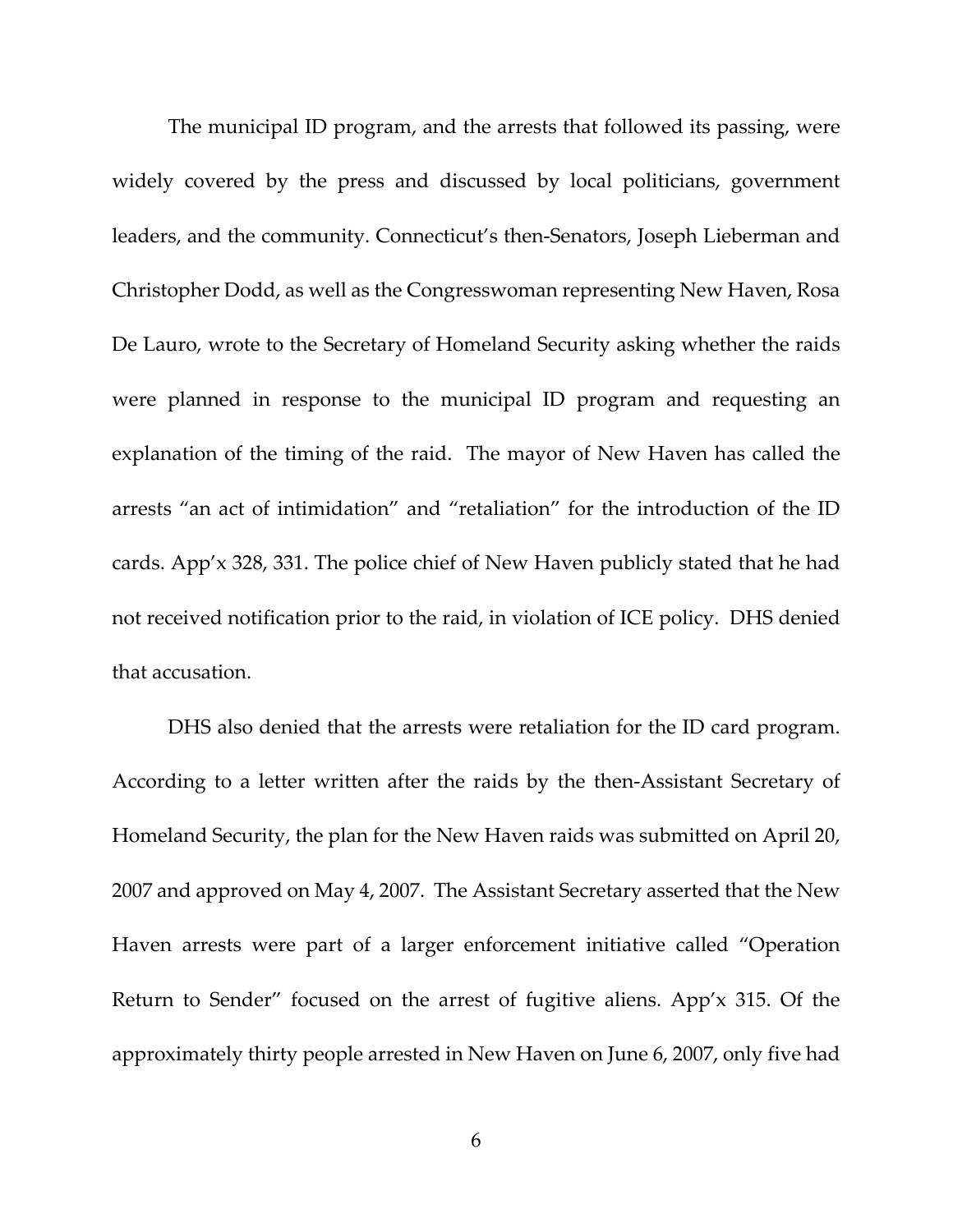outstanding deportation orders, and only one or two had criminal records. After the arrests on June 6, ICE temporarily postponed its fugitive search operations in Connecticut.

Petitioner Christian Rodriguez was arrested during these raids. At the time, Rodriguez was working in construction for Antonio Barroso, an independent contractor. The previous day, Barroso had allowed Rodriguez to borrow his car and keep it overnight. *Id.* When Barroso was arrested in the early morning of June 6, Rodriguez received a call asking him to return the car. Rodriguez understood that there were police officers at the house and Barroso needed to retrieve documents from the car. *Id*. After receiving the call, Rodriguez immediately got into the car, wearing sandals and the clothes he had slept in. *Id*. Rodriguez arrived at Barroso's residence around 7:00 a.m., approximately 30 minutes after Aucapina had been arrested. *Id*.

As Rodriguez pulled into the driveway, he noticed two "police officers" (actually ICE agents). App'x 253. Rodriguez parked, and the officers walked toward him until they were about two feet away. *Id*. Rodriguez did not feel that he was free to leave. *Id*.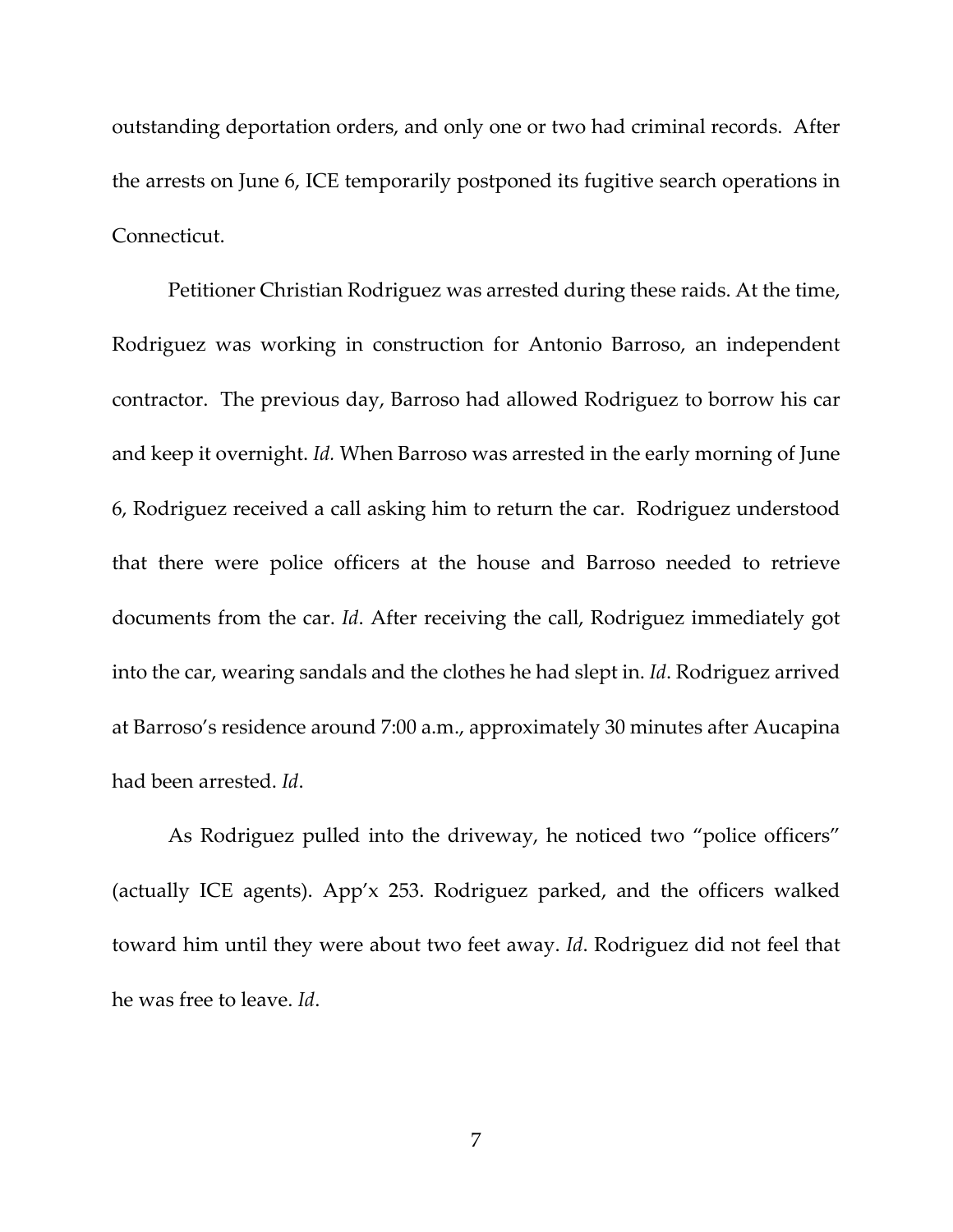Rodriguez is fluent in Spanish but not proficient in English. The officers began speaking to Rodriguez and conducted the conversation in English, though one officer spoke minimal Spanish and would restate some words in Spanish when Rodriguez indicated that he could not understand. *Id*. Rodriguez gave all of his answers in Spanish. *Id*. When one of the officers asked him what he was doing at the house, Rodriguez responded that he didn't live there but he was returning the car to his boss. *Id*. When asked for identification, Rodriguez told the officers he did not have it on him because he had rushed to the house after getting the phone call. *Id*.

Rodriguez was handcuffed, arrested, and charged with removability under 8 U.S.C. § 1182(a)(6)(A)(i) for being an alien present in the United States without being admitted or paroled, and brought to the Wyatt Detention Facility in Central Falls, Rhode Island. Rodriguez was detained at the facility for 21 days before being released on bond.

Following Rodriguez's arrest, immigration officers prepared a Form I‐213, Record of Deportable/ Inadmissible Alien, on the same day, June 6, 2017. "A Form I‐213 is an official record prepared by immigration officials when initially processing a person suspected of being in the United States without lawful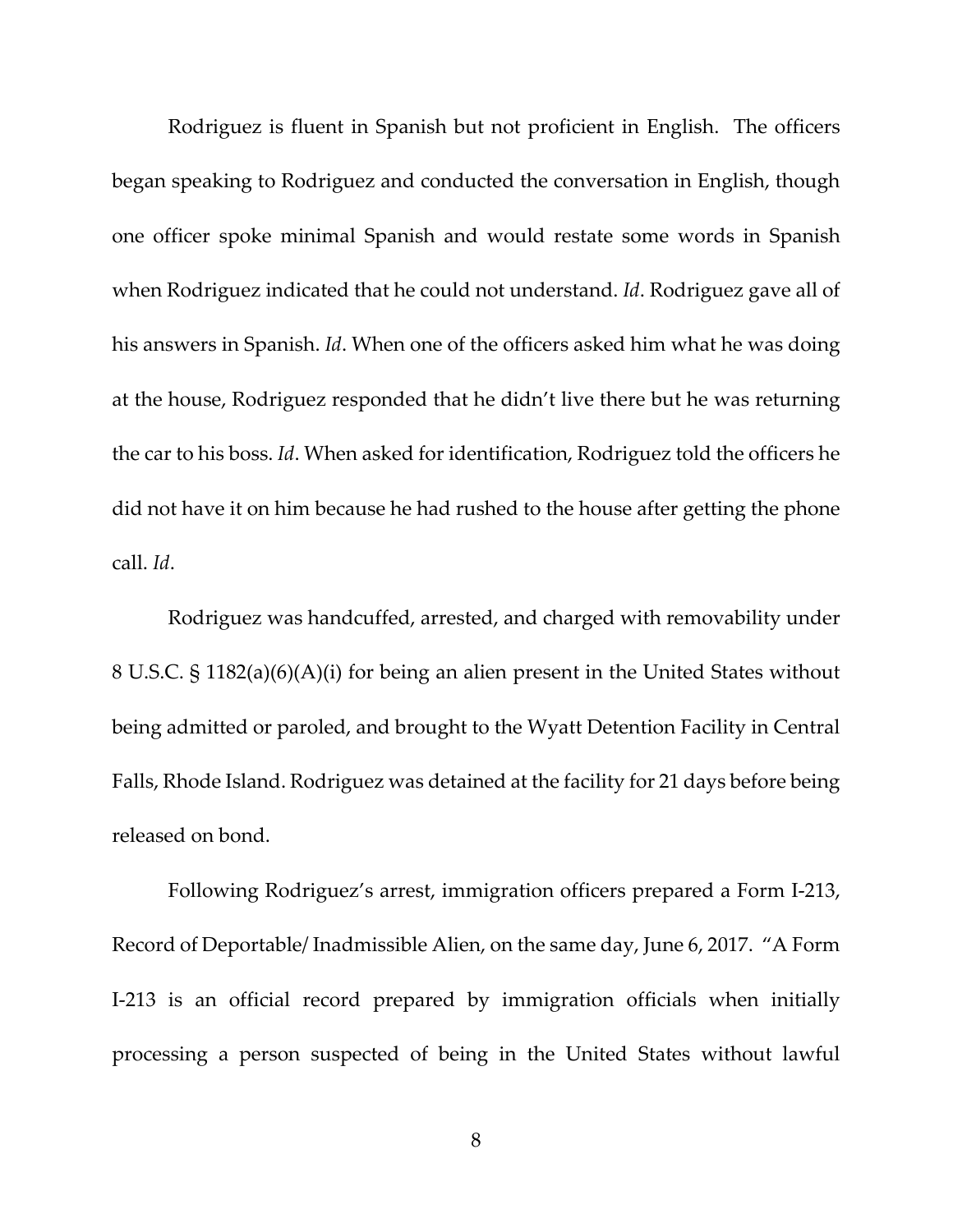permission," which courts consider "presumptively reliable and admissible even absent the testimony of the officer who prepared it, unless the reliability of the form is somehow undermined." *Zuniga‐Perez v. Sessions*, 897 F.3d 114, 119 n.1 (2d Cir. 2018) (internal citations and quotation marks omitted). The Form I‐213 purporting to describe Rodriguez's arrest states, *inter alia*, that Rodriguez was encountered by immigration and other law enforcement agents "at his residence." App'x 245. It also states that "[c]onsent to enter the residence was given by an individual identified as Isadora Riofrio," and that Rodriguez made admissions concerning his alienage. App'x 245**–**46. As discussed below, the BIA later found this Form I‐213 to be "unreliable" because it was inconsistent with Rodriguez's testimony and the findings of the Immigration Judge ("IJ"), App'x 40, and DHS subsequently withdrew any reliance on it.

In removal proceedings, Rodriguez filed a motion to suppress all evidence obtained from his arrest, including the Form I‐213. He argued that the federal immigration agents who arrested him had egregiously violated his fundamental constitutional rights because, *inter alia*, he was seized, arrested, and detained based solely on race. In support of his motion, he submitted a declaration and numerous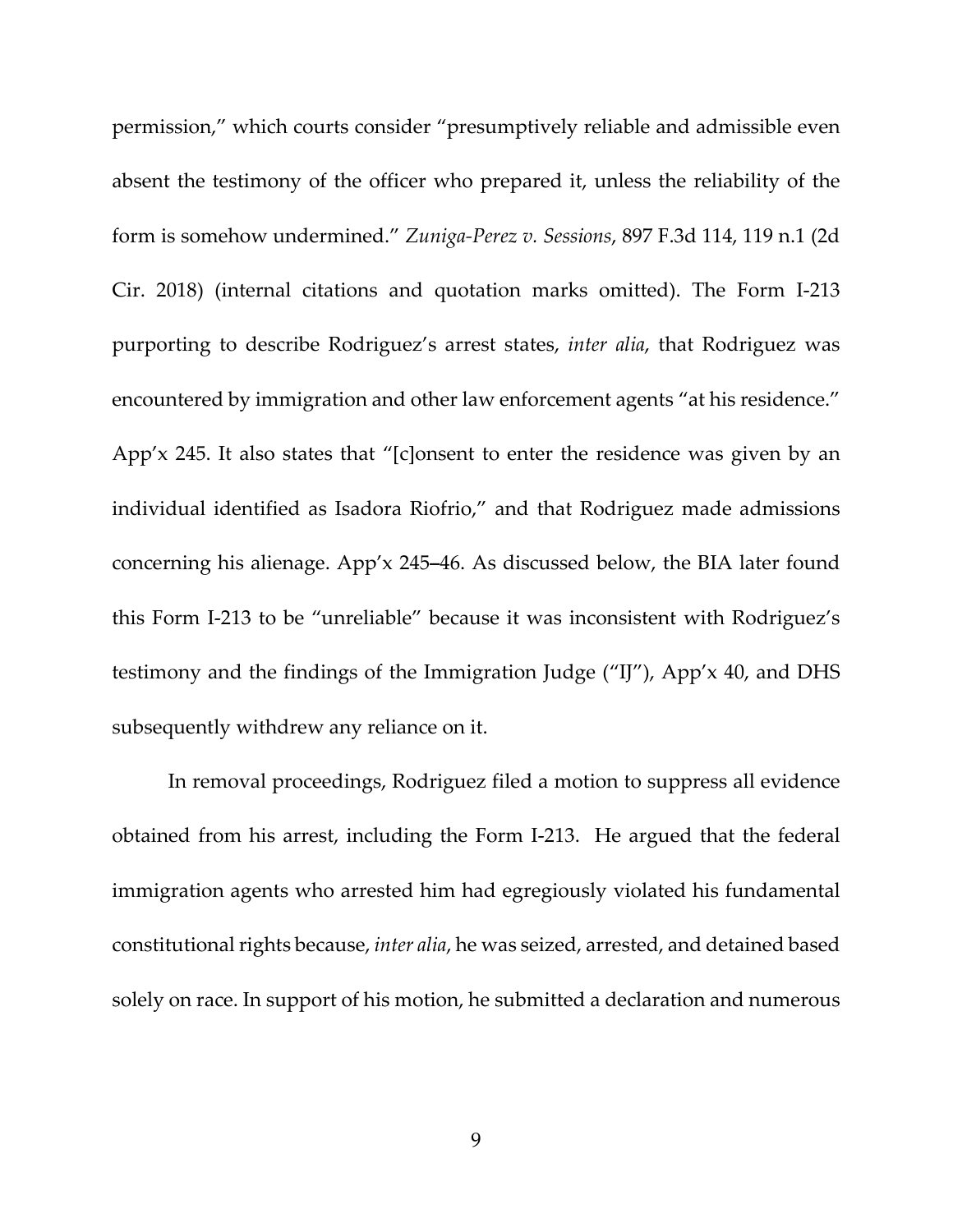other supporting exhibits. Rodriguez also testified at a hearing before an IJ, Michael W. Straus, in support of his motion.

The Government did not offer any testimony, from arresting officers or otherwise, to rebut Rodriguez's account of the arrest. Rodriguez requested the IJ issue a subpoena for the testimony of the arresting officer. The IJ declined to issue the subpoena.

On April 2, 2009, IJ Straus denied Rodriguez's motion to suppress and terminate his removal proceedings. The IJ found that Rodriguez was not a "particularly credible witness" because there were "gaps and contradictions" in his declaration and live testimony. App'x 83–84. For example, Rodriguez testified that the officers never asked him about his citizenship or alienage. The IJ found this to be not credible: "[T]he Court is unable to determine if [Rodriguez] was questioned about his alienage . . . . While [Rodriguez] stated he was not asked where he was from, he was unsure if he said anything else." App'x 83. The IJ found that the discrepancies had "a detrimental impact on [Rodriguez's] burden of presenting a *prima facie* case that his constitutional rights were egregiously violated" because "the Court [was] unable to discern all of the relevant facts." *Id.*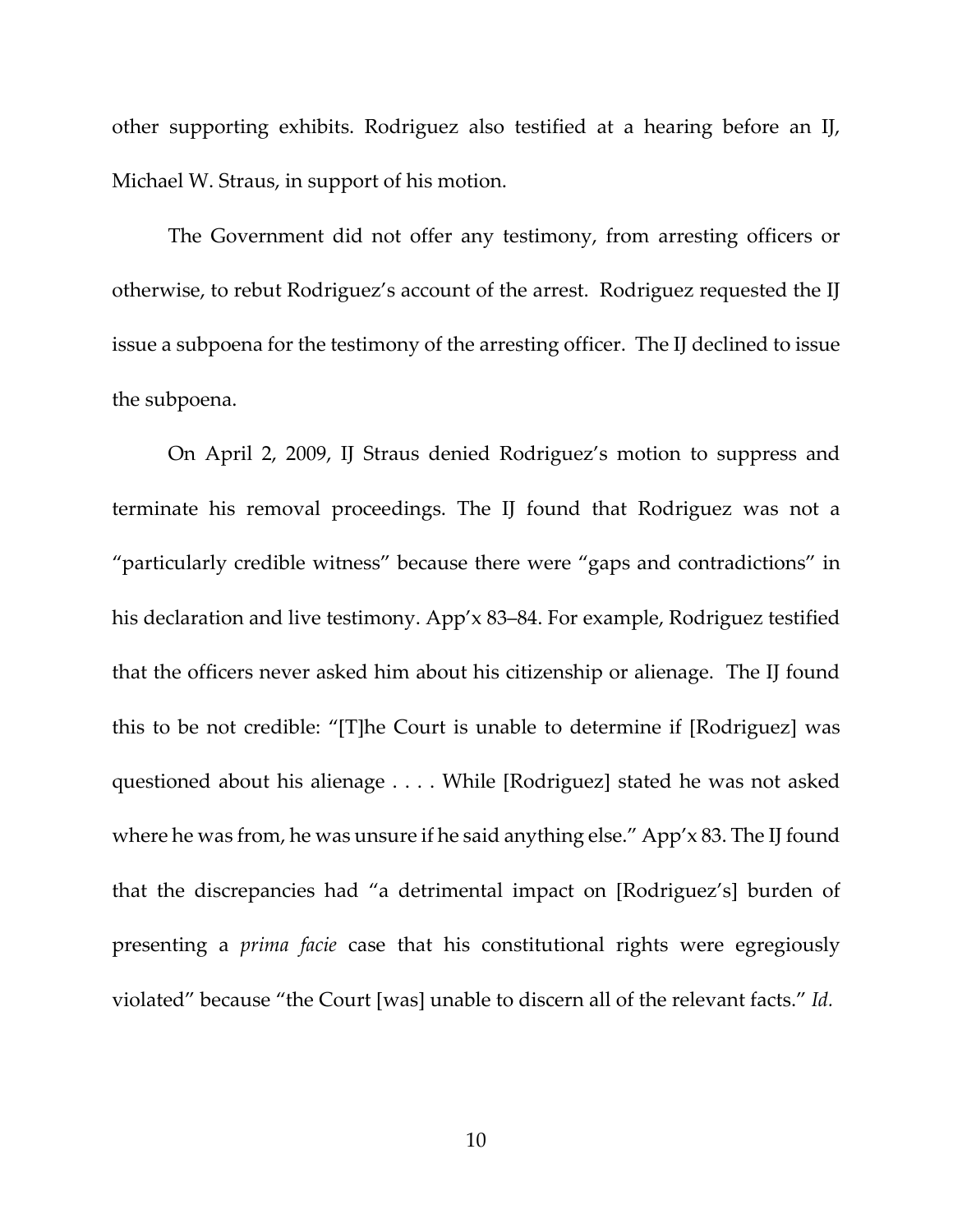Ultimately, the IJ held that the arrest was not an egregious violation of Rodriguez's constitutional rights because the officers "had reason to believe" Rodriguez was an alien illegally in the United States. App'x 85. The IJ relied on three facts to come to this conclusion: (1) Petitioner arrived at the site of an ongoing law enforcement operation driving a vehicle owned by another individual, (2) he did not have identification on him, and (3) he was unable to speak English. There is no evidence the Government knew of his citizenship or alienage status at the time of his arrest. Rodriguez filed a timely notice of appeal, and the case proceeded to the BIA.

The BIA found "no clear error" in the IJ's finding that Rodriguez presented inconsistent testimony but that the "record as a whole" was "inconsistent and unclear about what happened during the arrest." App'x 40. The BIA also found that the Form I‐213 was unreliable and could not establish alienage for the following reasons:

[B]oth the Immigration Judge's order and [Rodriguez's] many declarations of record indicate that the details of the June 6, 2007, arrest . . . are incorrectly set forth in the I‐213. That is, the Immigration Judge and [Rodriguez] both describe the initial encounter between [Rodriguez] and immigration agents as occurring "outside the home of" [Rodriguez's] employer. This encounter apparently took place in a parking area behind the employer's home, not a "residence." Because no entry into a residence was necessary, the statement in the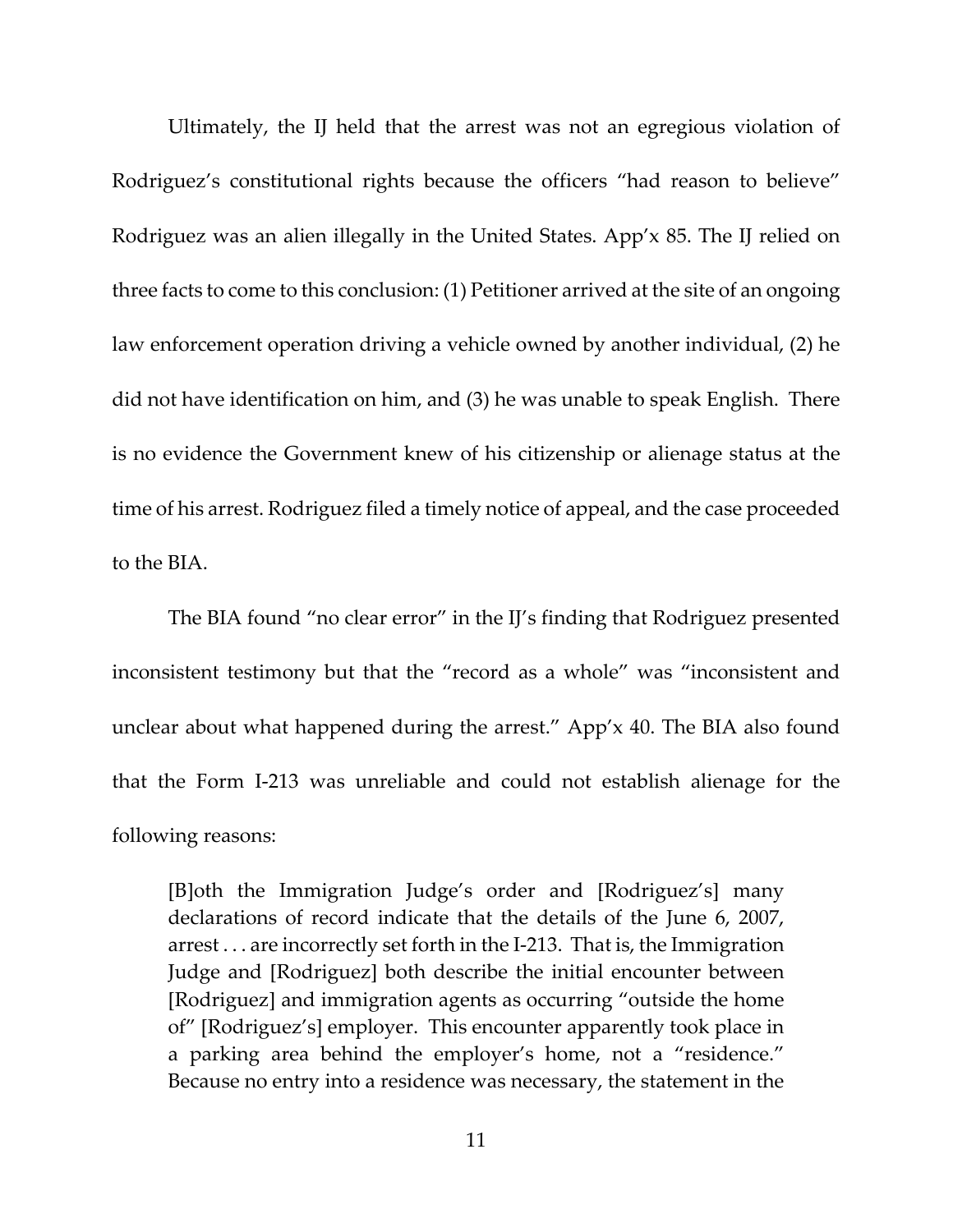I‐213 that "consent to enter the residence was given by an individual identified as Isadora Riofrio" [also] appears to be untrue, at least as it relates to [Rodriguez].

The unreliability of the I‐213's description of the arrest also calls into question what [the I‐213 states] was said by [Rodriguez to immigration officers.]

.... Furthermore, the sequence of events [as found by the IJ] conflicts with the I‐213, since on the one hand, [Rodriguez] is described as not being able to speak English, and on the other hand, the I‐213 depicts [Rodriguez] as making admissions concerning his presence and alienage, but does not indicate the presence of an interpreter.

App'x 40**–**41. Given these findings, the BIA remanded to the IJ "to clarify, through [further] fact‐finding, what occurred during [Rodriguez's] arrest," and "for the [IJ] to identify and assess the information that supports the finding of alienage, and then, if applicable, to decide whether that information can and should be suppressed pursuant to the exclusionary rule." App'x 42.

DHS filed a motion for reconsideration of the BIA's decision, which was denied. In its order denying the motion, the BIA elaborated on its reasons for remanding the case, explaining that it had "directed [the IJ] to specifically set out why [Rodriguez's] account of the arrest did not state that an egregious constitutional violation had occurred," because "in [the BIA's] view," Rodriguez's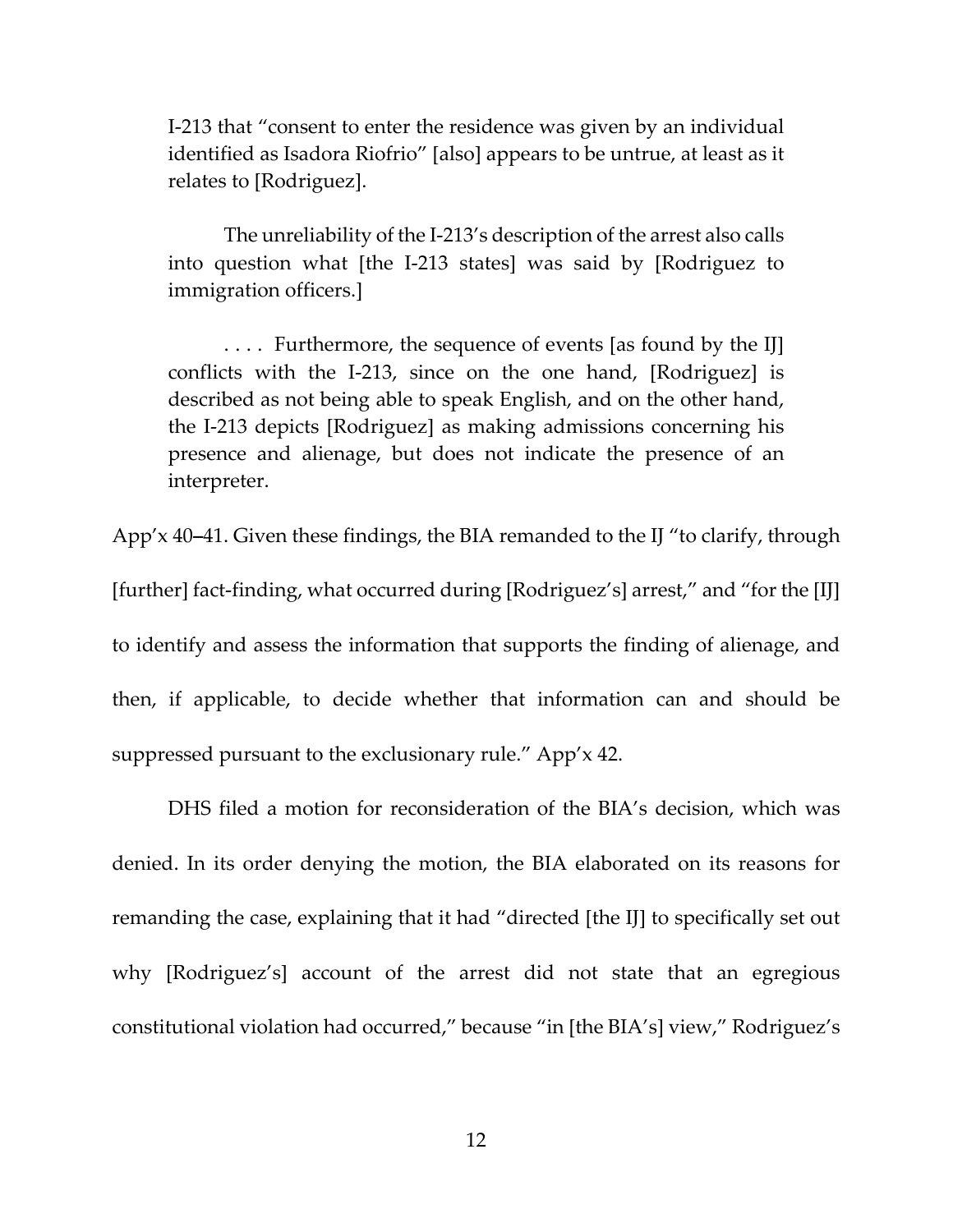submissions "on [their] face . . . raised allegations of an unlawful seizure." App'x 28.

On remand, DHS withdrew the Form I‐213 as evidence and instead presented an Ecuadorian birth certificate<sup>3</sup> and criminal history print out as evidence of alienage. Rodriguez argued that this evidence was still "fruit of the poisonous tree" and should be excluded. Rodriguez submitted additional affidavits concerning ICE's alleged derogatory statements made in the course of the raids. The Government made no effort to produce the testimony of the arresting officers. The IJ found the birth certificate was "not tainted by unlawful or egregious actions by ICE" and that Rodriguez had not made a *prima facie* case of egregiousness. App'x 23.

Rodriguez again appealed to the BIA, and the BIA again remanded to the IJ for additional fact‐finding. Specifically, the BIA instructed the IJ to find whether the new evidence submitted by DHS was independent source evidence or if it could be considered fruit of the poisonous tree. The BIA also instructed the IJ again to "clarify the findings about the circumstances of [Petitioner's] arrest," App'x 19, because the BIA apparently believed that the IJ had failed to comply

<sup>&</sup>lt;sup>3</sup> The name on the birth certificate, "Cristian Rodriguez," does not match Petitioner's true name.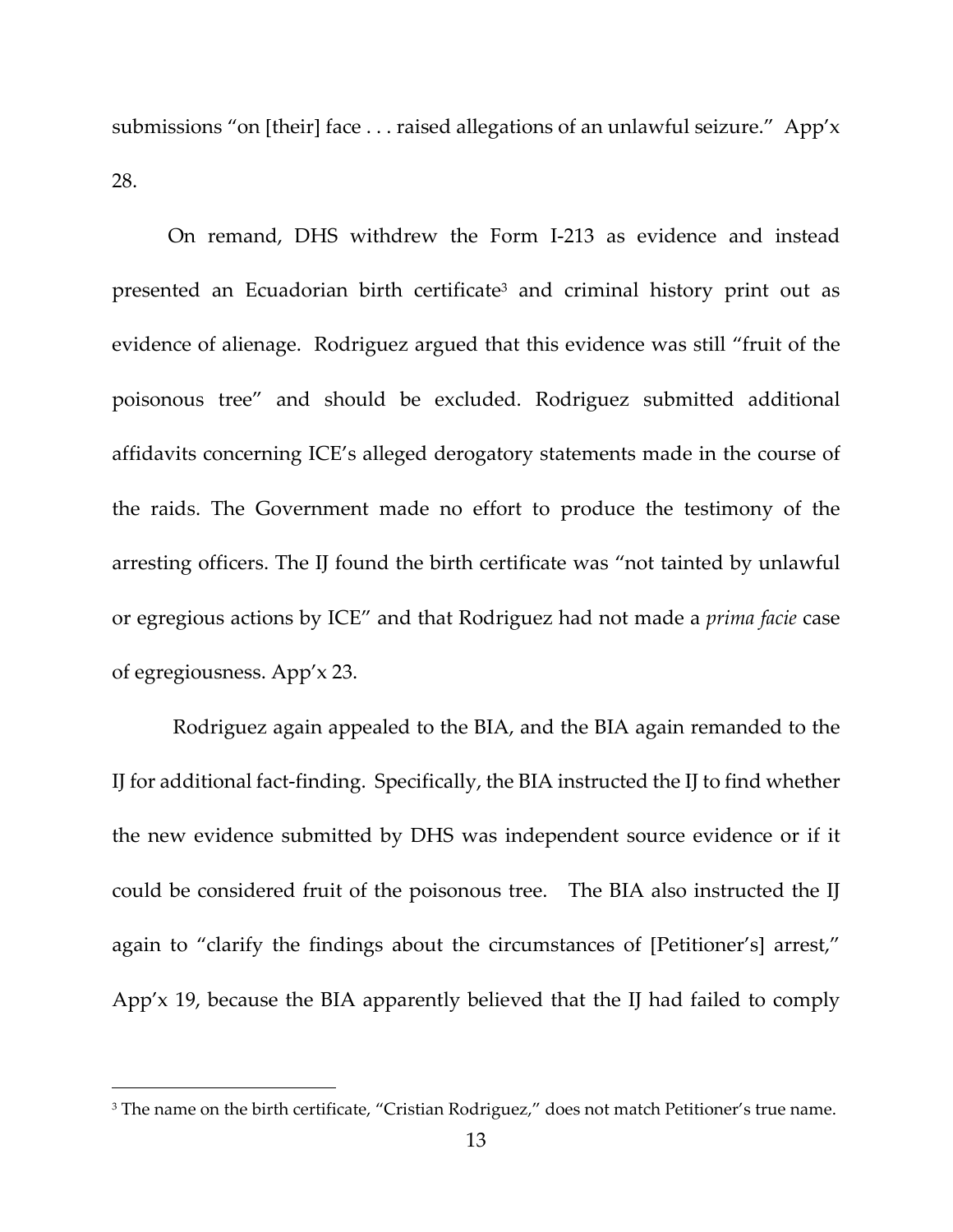with its previously issued directive. *See* App'x 18**–**19 ("The Immigration Judge did not make any additional factual findings with respect to the circumstances of [Rodriguez's] arrest . . . [but] adhered to his previous holding that ICE agents did not commit an egregious violation of the Fourth Amendment[.]")

The case came before IJ Straus for the third time. The IJ concluded that the Ecuadorian birth certificate could be considered fruit of the poisonous tree. The IJ then examined the circumstances surrounding Rodriguez's arrest to see if it should be suppressed. The IJ assumed *arguendo* that Rodriguez was arrested without sufficient cause and that his seizure thus violated the Fourth Amendment's prohibition against unreasonable seizures. However, the IJ concluded that Rodriguez had "failed to establish a *prima facie* case that evidence of his alienage was obtained through an egregious and fundamentally unfair violation" of the Fourth Amendment. App'x 14.

Notwithstanding the prior concerns the BIA appeared to have harbored regarding the circumstances of Rodriguez's arrest, the BIA affirmed this decision on October 20, 2015. The BIA stated that it was assuming without deciding that Rodriguez had made a *prima facie* case of egregiousness. However, it then made a ruling that appears to be inconsistent with that assumption, holding that "the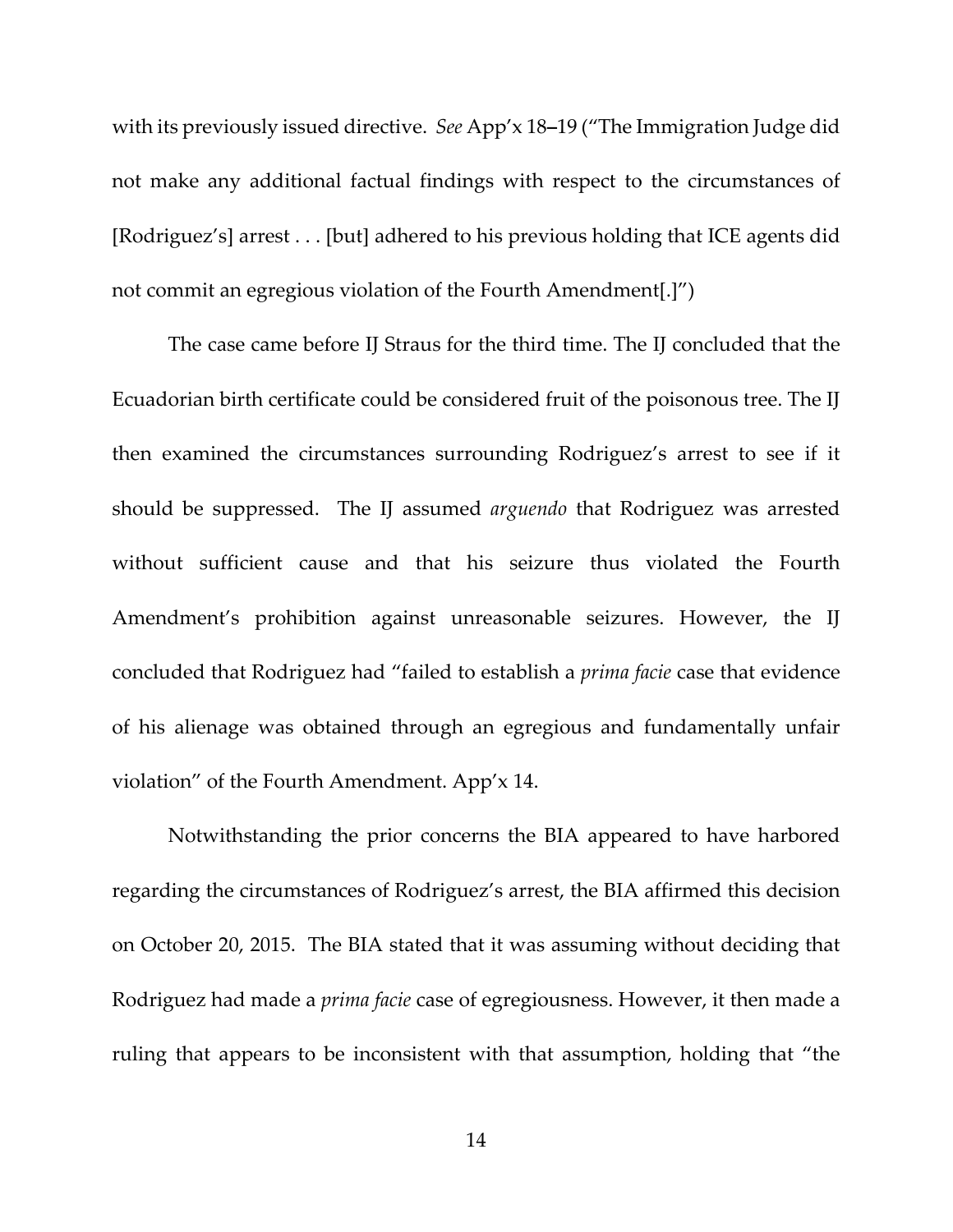record" of the arrest, which consisted only of Rodriguez's evidence, "supports the Immigration Judge's determination that the method by which the evidence was obtained by the immigration officers was not sufficiently egregious to apply the exclusionary rule." App'x 4.

# **II. Facts Relevant to Petition No. 17‐273**

On September 12, 2016, nearly a year after the BIA had issued its most recent opinion in this case, Rodriguez filed an untimely motion with the BIA to reopen and administratively close his case or, in the alternative, to reopen and remand his case to the IJ for consideration of either administrative closure or a continuance. In August 2015, Rodriguez had submitted a petition for a U‐visa to the United States Citizenship and Immigration Service ("USCIS") after having successfully obtained certification from the Queen's County District Attorney's office that he had been a victim of a crime in November 2011, helped the police identify the perpetrator, and was a willing sworn witness in the criminal trial. Rodriguez argued that his *prima facie* approvable U-visa petition constituted new evidence warranting the BIA's exercise of *sua sponte* authority to reopen and administratively close or continue proceedings.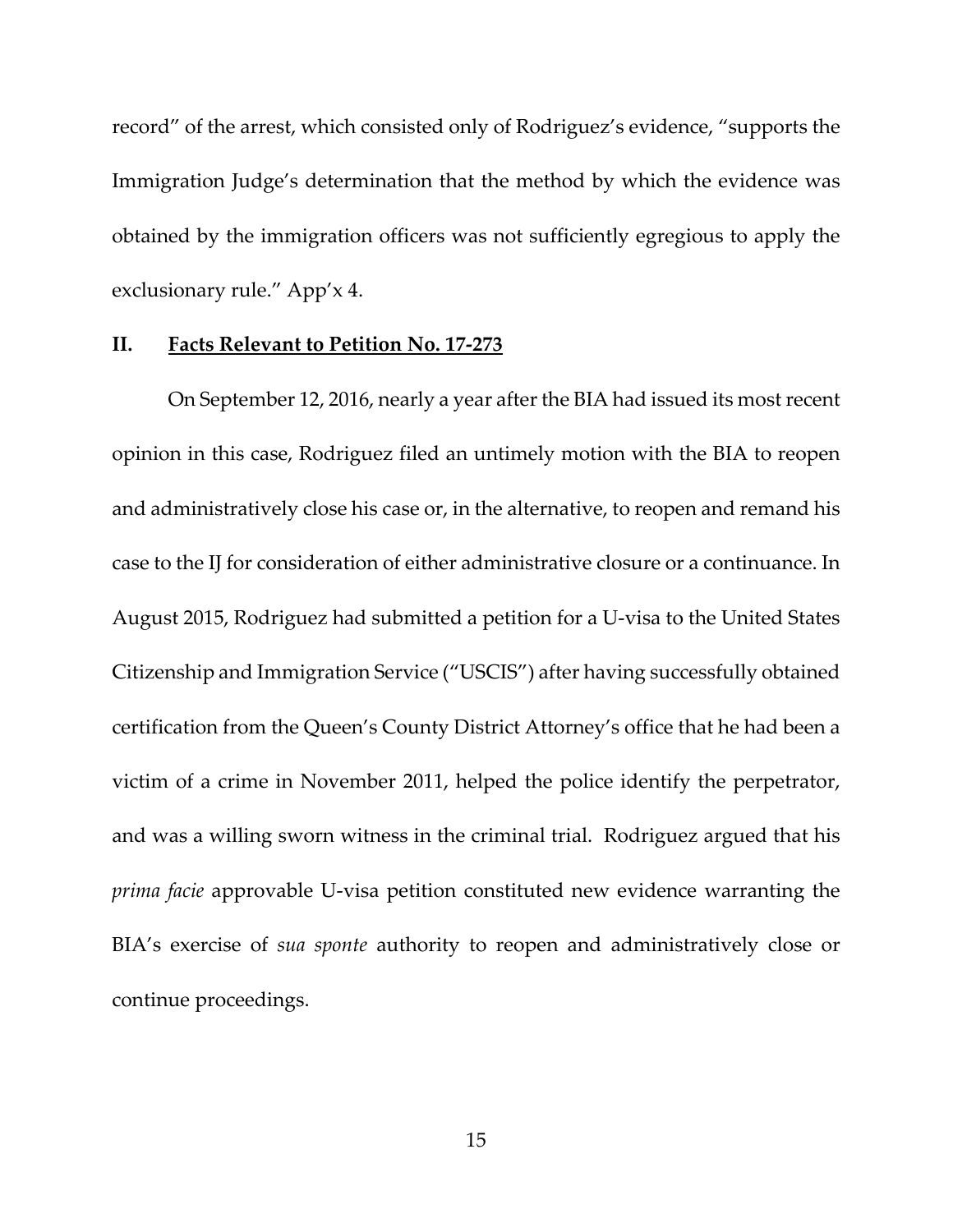On December 28, 2016, the BIA denied Rodriguez's motion, finding that he had not demonstrated exceptional circumstances justifying the exercise of the Board's *sua sponte* authority. The Board held that *Matter of Sanchez Sosa*, 25 I. & N. Dec. 807 (BIA 2012), upon which Rodriguez had relied in making his motion, did not apply to Rodriguez's case because Rodriguez had filed an untimely motion to reopen almost one year after the Board had issued its final administrative order, whereas the respondent in *Sanchez Sosa* had sought a continuance while his removal proceedings were still ongoing. *Id*., *Sanchez Sosa*, 25 I. & N. at 808. Rodriguez then petitioned this Court for review of the BIA's denial. This Court consolidated this petition with Petition No. 15‐3728, concerning Petitioner's motion to suppress.

On January 16, 2019, USCIS denied Rodriguez's U‐visa application. Rodriguez timely filed motions to reopen and reconsider, which were also denied.

#### **STANDARD OF REVIEW**

This Court defers to the factual findings of the BIA and the IJ if they are supported by substantial evidence. *Almeida‐Amaral v. Gonzales*, 461 F.3d 231, 233 (2d Cir. 2006). Issues of law are reviewed *de novo*. *Id*. at 234. In cases where the BIA adopts and affirms the IJ's opinion and supplements it with its own conclusions,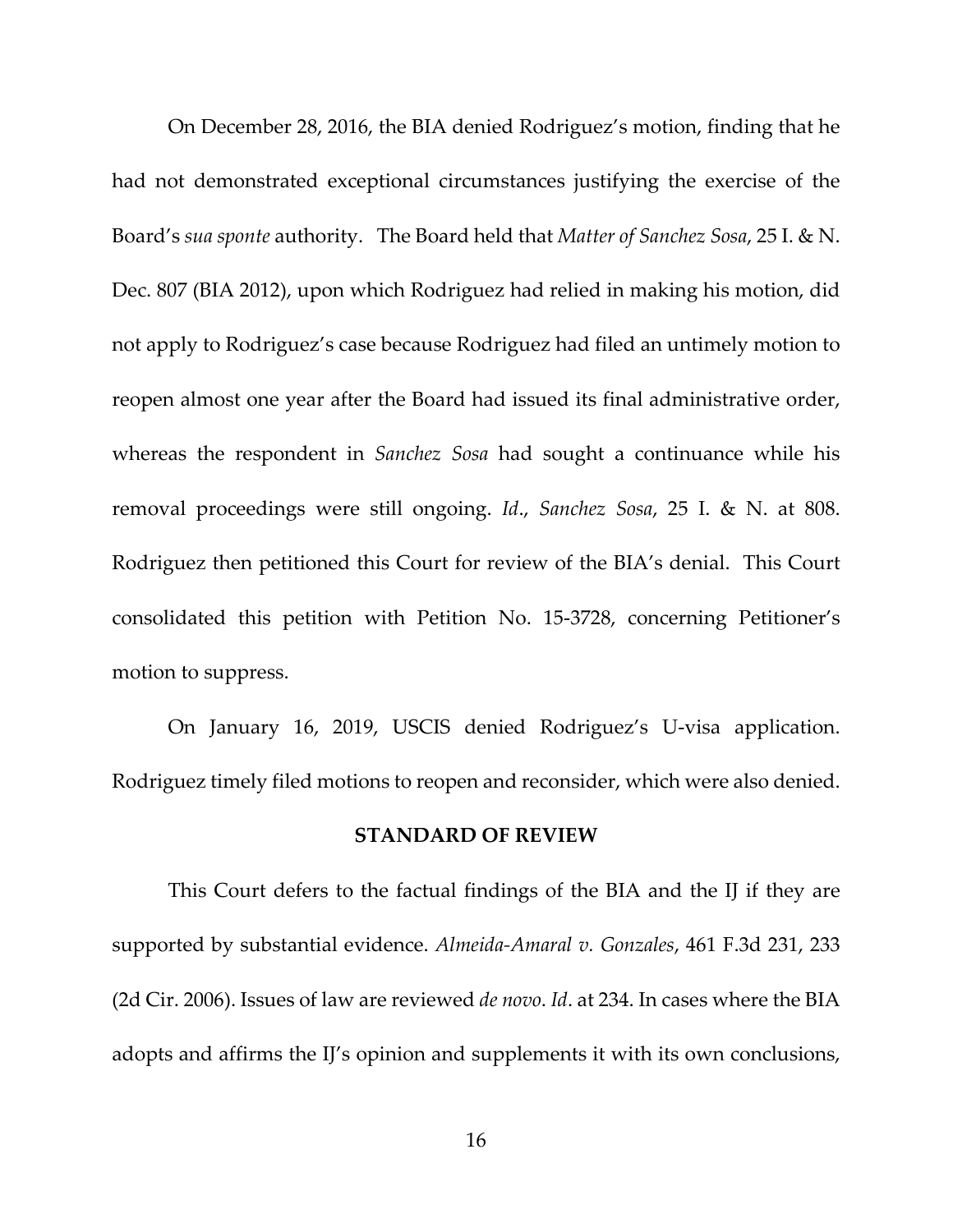the Court reviews the opinion of both the IJ and the BIA. *Matadin v. Mukasey*, 546 F.3d 85, 89 (2d Cir. 2008).

#### **DISCUSSION**

This case consists of two consolidated petitions. The first petition (No. 15‐ 3728) presents the question of whether Rodriguez has made a *prima facie* case of an egregious violation of his Fourth Amendment rights. The second petition (No. 17‐ 273) concerns the BIA's denial of an untimely motion for *sua sponte* reopening. Petition No. 15‐3728 is addressed first below.

#### **I. Petition No. 15‐3728**

#### **A. Mootness**

As a threshold matter, the Court must address the issue of mootness. The Government argues that Petition No. 15‐3728 is moot because Rodriguez has admitted alienage in his U‐visa application.4 The Court finds that this admission does not moot the current appeal.

The Government relies on decisions in which the petitioner admitted alienage during removal proceedings and the Agency expressly relied on that

<sup>4</sup> The Government initially argued that Rodriguez's admission of Ecuadorian alienage at a voluntary departure proceeding moots the suppression issue. The government has since withdrawn that argument, correctly acknowledging that both the regulations and agency precedent prohibit using testimony provided for a voluntary departure application to establish alienage. Letter Confessing Error and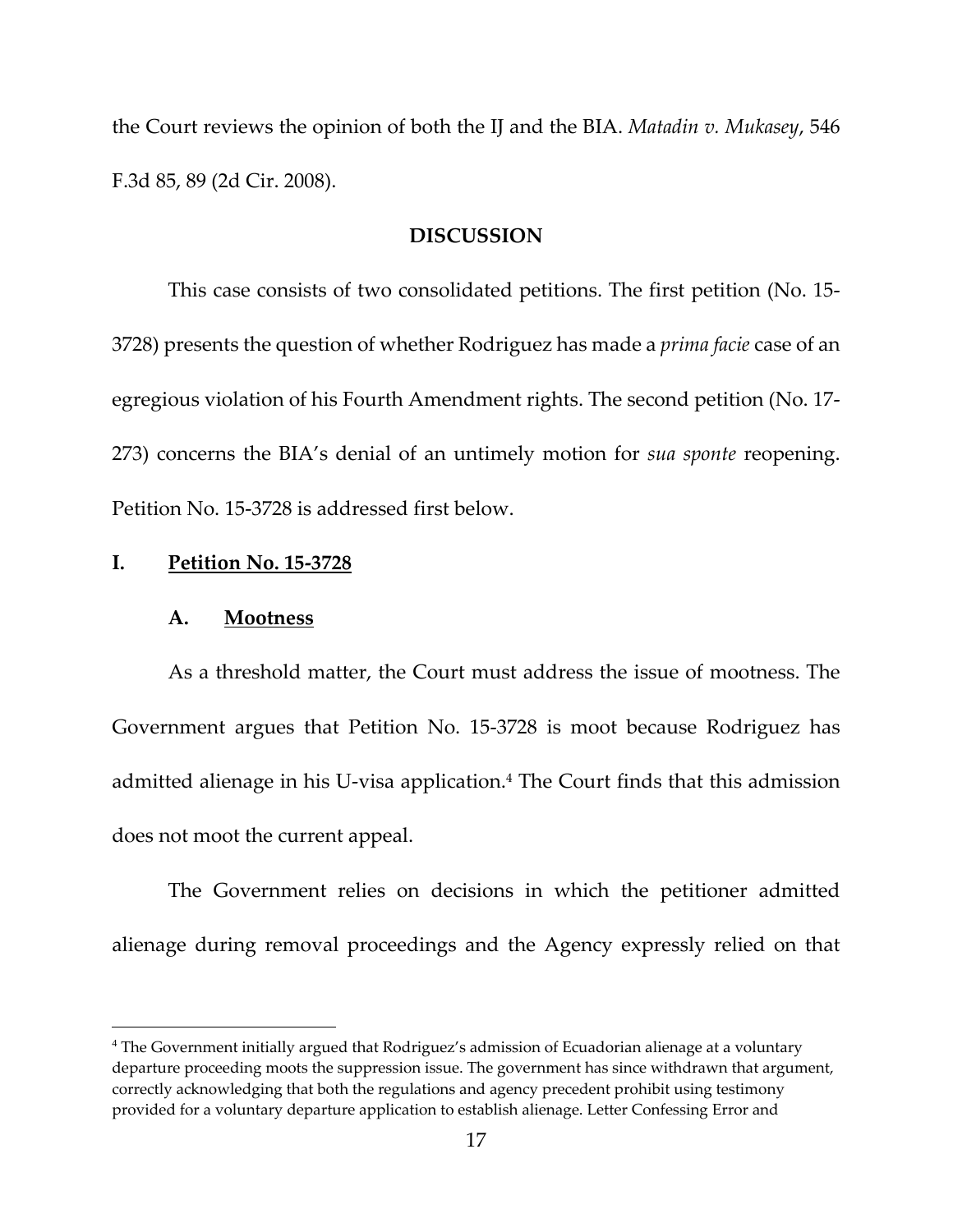admission. Such is not the case here: The Government obtained the U‐visa application after the issuance of the latest BIA order concerning Petition No. 15‐ 3728. The U‐visa application was never entered into the administrative record for that Petition, and neither the IJ nor the BIA ever relied on it when deciding the issue of Rodriguez's removability. Thus, the issue is not properly before us.

# **B. Suppression of evidence based on an egregious violation of Rodriguez's constitutional rights**

Suppression of evidence is warranted in removal proceedings if the record establishes an egregious constitutional violation or a violation that undermines the reliability of the evidence in dispute. *Almeida‐Amaral,* 461 F.3d at 235. A constitutional violation may be egregious "if an individual is subjected to a seizure for no reason at all . . . [and] the seizure is sufficiently severe." *Id*. (emphasis removed). Even if "the seizure is not especially severe, it may nevertheless qualify as an egregious violation if the stop was based on race." *Id*., *see also Zuniga‐Perez*, 897 F.3d at 124 ("As the Supreme Court has made abundantly clear, stopping and interrogating people based solely on race or ethnicity violates the Fourth Amendment.") (citing *United States v. Brignoni‐Ponce*, 422 U.S. 873, 885–86 (1975)).

Withdrawal or Arg., Oct. 24, 2016, ECF 119; *see* 8 C.F.R. § 1240.49(e); *Matter of Bulos*, 15 I & N Dec. 645, 648 (BIA 1976) (interpreting former 8 C.F.R. § 242.17(d), now codified as 8 C.F.R. § 1240.49).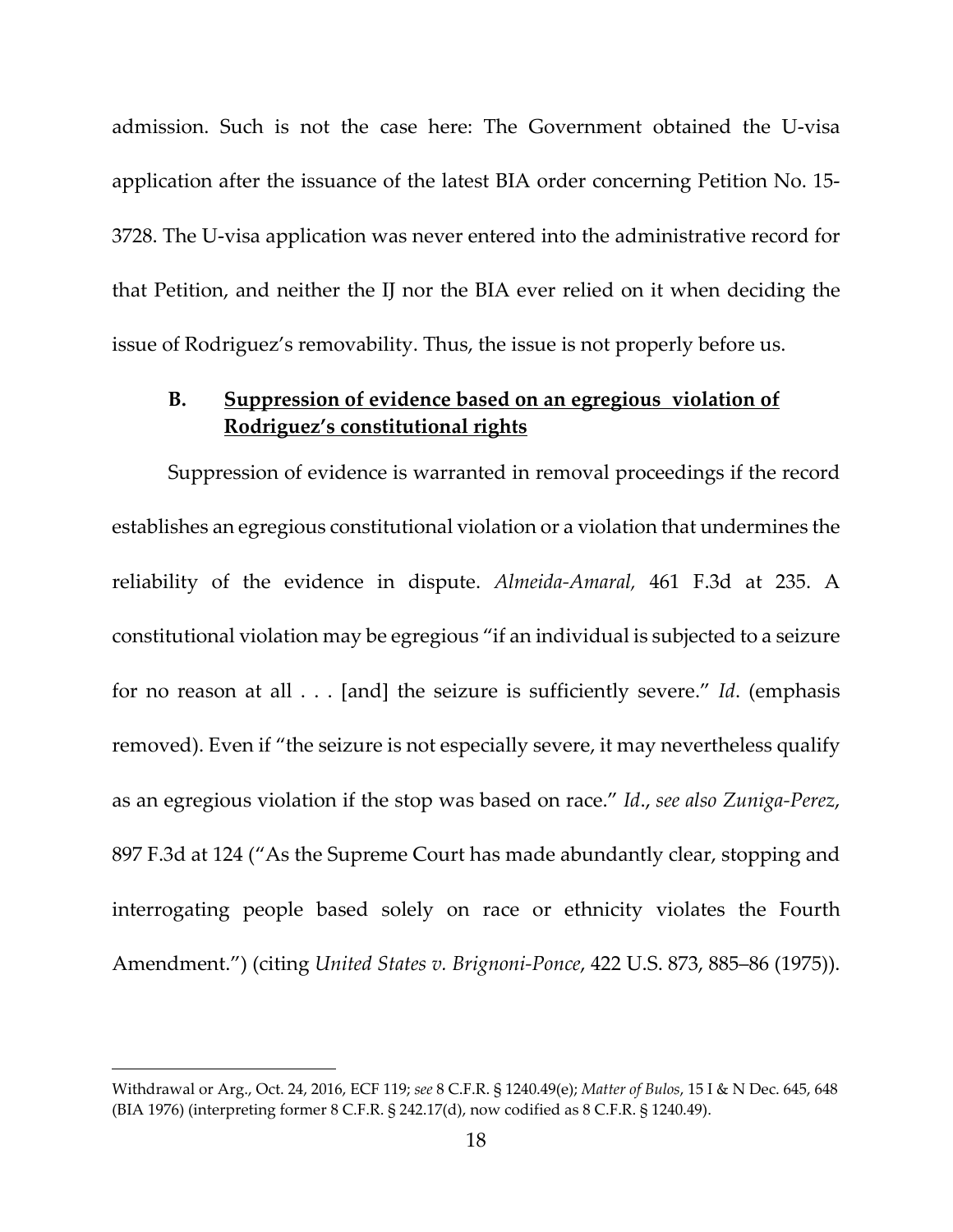However, a petitioner who "offers nothing other than his own intuition to show that race played a part in the arresting agent's decision" does not establish an egregious race‐based violation. *Almeida‐Amaral*, 461 F.3d at 237.

In *Matter of Barcenas*, 19 I. & N. Dec. 609, 611 (BIA 1988), the BIA held that a respondent seeking to suppress evidence in a removal proceeding initially bears the burden of proof to establish a *prima facie* case. Under this burden‐shifting framework, "if the petitioner offers an affidavit that 'could support a basis for excluding the evidence in question,' it must then be supported by testimony. If the petitioner establishes a *prima facie* case, the burden of proof shifts to the Government to show why the evidence in question should be admitted." *Cotzojay v. Holder*, 725 F.3d 172, 178 (2d Cir. 2013) (quoting *Barcenas*, 19 I. & N. Dec. at 611). Petitioners are "required to proffer affidavits based on personal knowledge that, taken as true, could support suppression." *Maldonado v. Holder*, 763 F.3d 155, 162 (2d Cir. 2014). "[T]he requisite 'personal knowledge,'" this Court has explained, "refers to information possessed by the [petitioner] who was subject to the alleged constitutional violation; it cannot extend to information the [petitioner] does not have." *Cotzojay*, 725 F.3d at 178. In deciding when the burden shifts, the evidence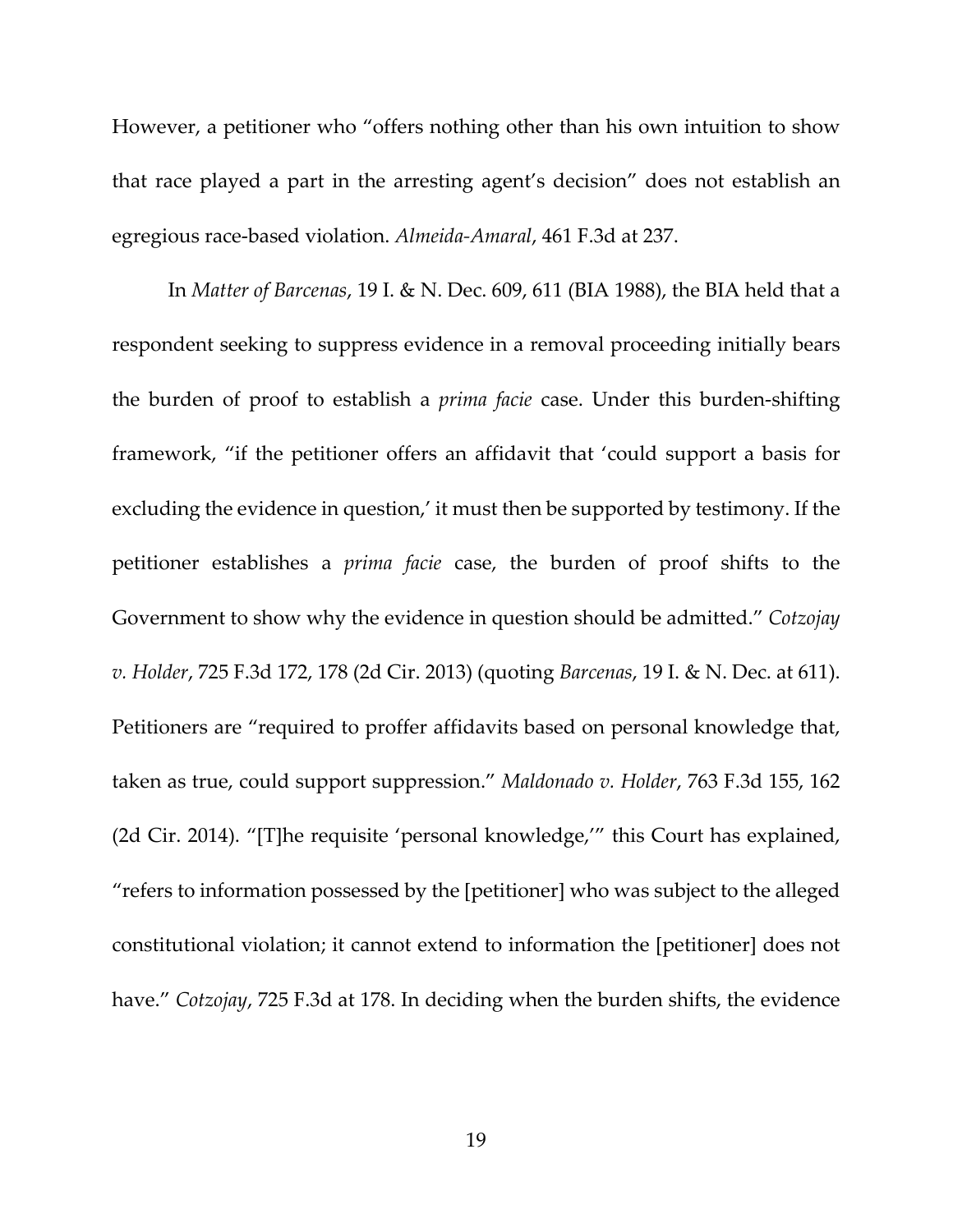and facts alleged must be viewed in the light most favorable to the petitioner. *Almeida‐Amaral*, 461 F.3d at 237.

The issue before the Court is whether, assessing the evidence in the light most favorable to the Petitioner, Rodriguez established a *prima facie* case that his arrest was racially motivated and therefore constituted an egregious violation of his constitutional rights.<sup>5</sup>

To demonstrate the egregiousness of his arrest, Rodriguez submitted the following evidence concerning his arrest. Rodriguez was arrested during a widespread raid on a largely Hispanic neighborhood in New Haven. This raid, and his arrest, occurred a mere 36 hours after the city passed its immigrant‐ friendly municipal ID card program, which ICE officials were aware of and opposed. There is evidence that this raid was not announced to the New Haven Police Department, in violation of ICE policy. During this raid, only five of the approximately thirty people arrested had outstanding deportation orders, despite

<sup>&</sup>lt;sup>5</sup> As stated above, there is an apparent inconsistency between the BIA's assuming that Rodriguez "demonstrated a *prima facie* case for suppression," App'x at 4, and its ruling in favor of the government notwithstanding that Rodriguez's evidence was uncontroverted. It is clear, however, that although the BIA stated it was assuming that Rodriguez had presented a *prima facie* case, it ultimately decided that Rodriguez's evidence was insufficient to discharge his burden. *See* App'x at 4‐5. Therefore, we will address whether the BIA was correct, on the merits, to conclude that Rodriguez did not discharge his burden.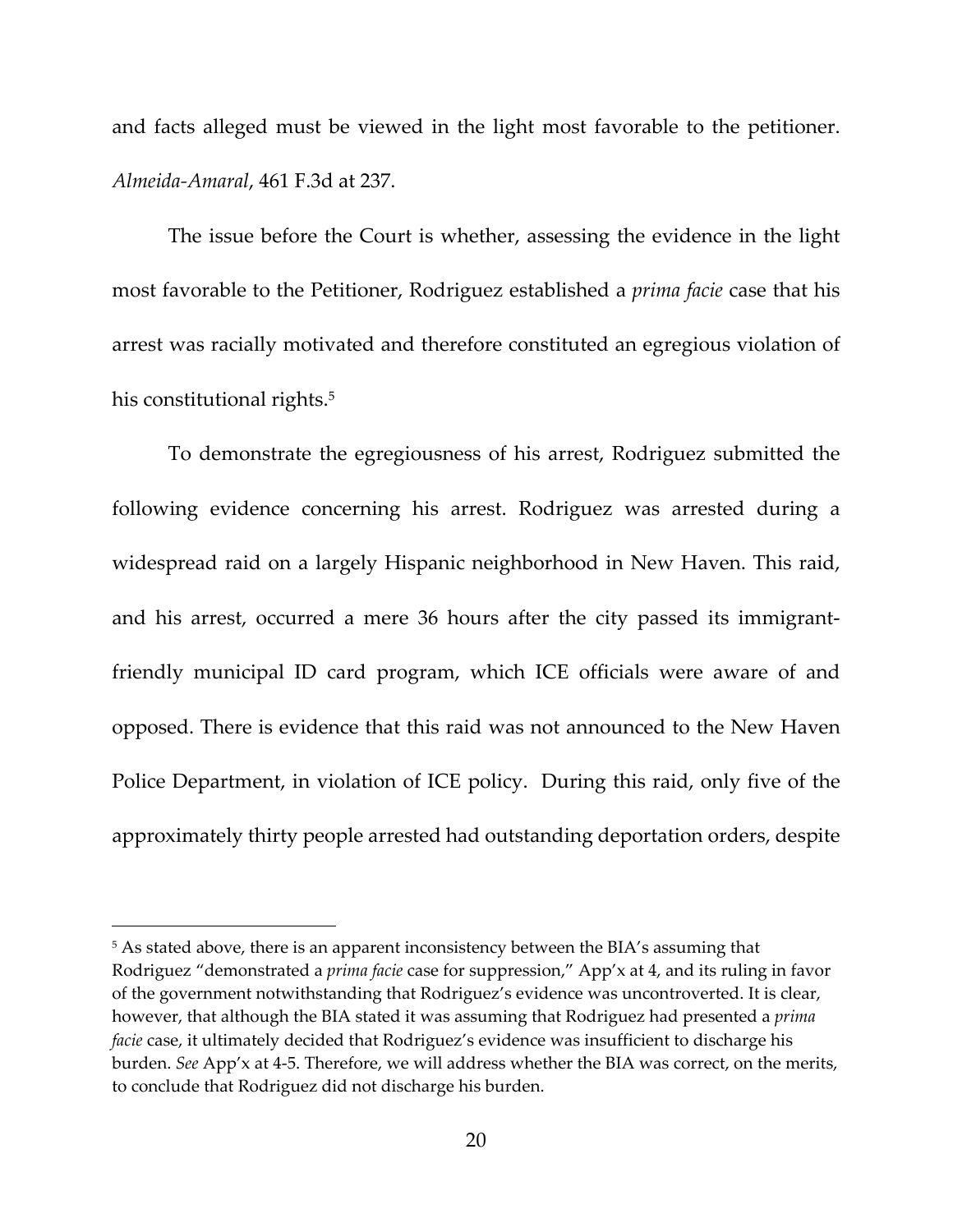DHS's stated purpose in conducting this raid, which was to find "fugitive aliens." Rodriguez was arrested after arriving at 546 Woodward Avenue, where federal officers had entered apartments without consent or a warrant, and pushed a minor child. Officers made derogatory and racially discriminatory remarks about the Hispanic residents of 546 Woodward. While discussing one Hispanic man, an officer said, "[t]hey all look the same. Just arrest him." App'x 391. Read in the light most favorable to Rodriguez, this evidence tends to show a racial animus in the planning and execution of the raid during which Rodriguez was arrested, and thus supports the inference that Rodriguez's arrest was likewise race‐based. *Cf. Mhany Mgmt., Inc. v. Cty. of Nassau*, 819 F.3d 581, 606 (2d Cir. 2016) (observing in case brought under the Equal Protection Clause that, "[b]ecause discriminatory intent is rarely susceptible to direct proof, [courts] facing a question of discriminatory intent must make a sensitive inquiry into such circumstantial and direct evidence of intent as may be available") (internal quotation marks omitted).

The government argues that the circumstances surrounding the arrests of Barroso and Aucapina cannot support Rodriguez's claim that his arrest was egregious because petitioners "'may only litigate what happened to them.'" Respondent's Br. at 43 (quoting *INS v. Delgado*, 466 U.S. 210, 221 (1984)). But all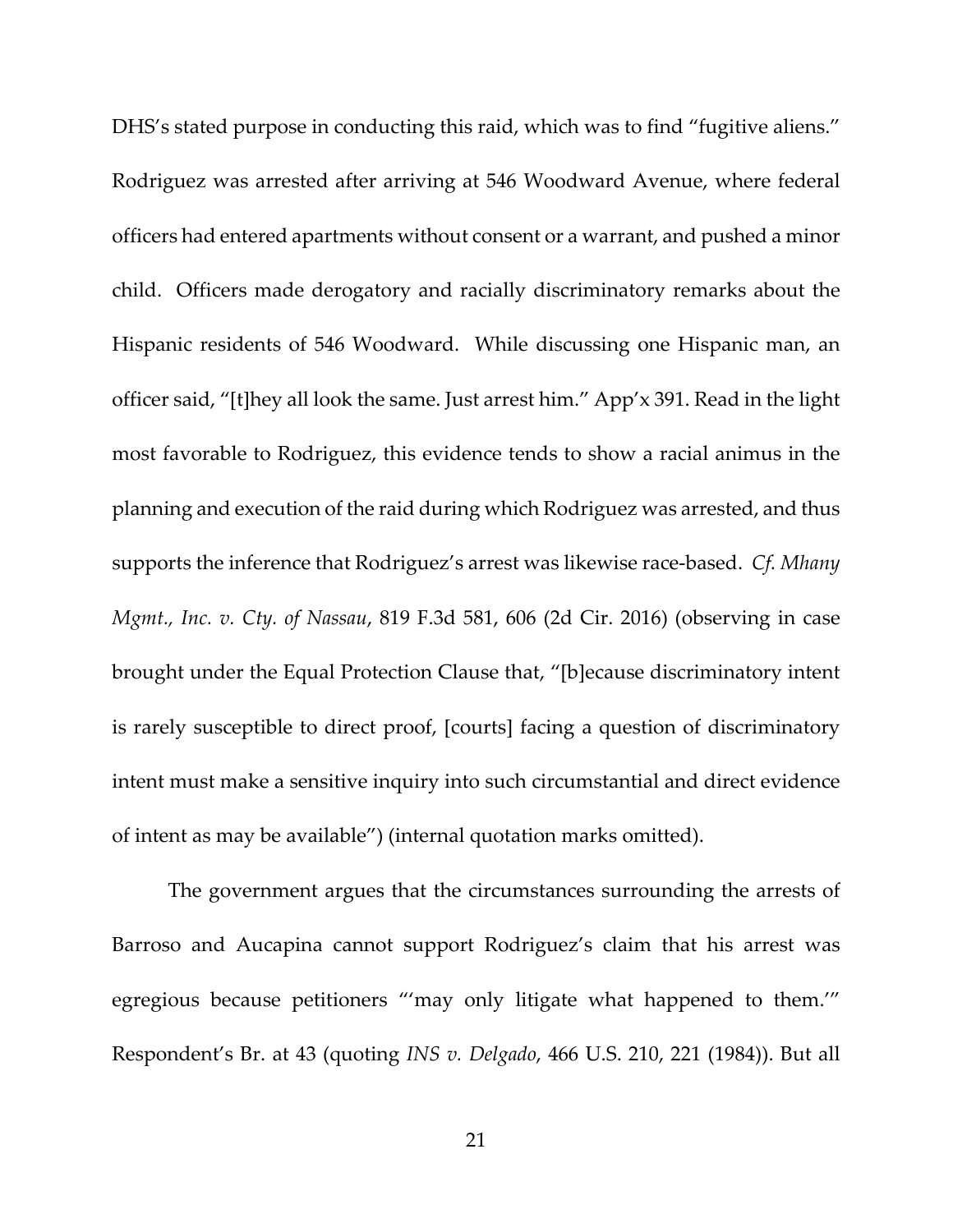three arrests occurred during the same raid, at the same residential building, and in close temporal proximity. Accordingly, we find that the circumstances surrounding the arrests of Barroso and Aucapina are probative of "what happened to [Rodriguez]." *Delgado*, 466 U.S. at 221.

In addition to the events preceding Rodriguez's arrest, the particular circumstances of his arrest more directly support the inference that he was arrested based on his appearance. Specifically, the sheer paucity of evidence supporting a finding of probable cause buttresses the conclusion that the arrest was racially motivated. *See Yoc‐Us v. Attorney Gen. United States,* 932 F.3d 98, 113 (3d Cir. 2019) (reasoning that the absence of a reason to extend a stop of petitioners, aside from their Hispanic appearance, could support the inference that the prolongation of the stop was race‐based). In analyzing the specific circumstances of Rodriguez's arrest, the IJ relied on three pieces of information to conclude that the arresting officers had sufficient reason to believe Rodriguez was an alien illegally present in the United States: (1) he arrived at the site of an ongoing law enforcement operation driving a vehicle owned by another individual, (2) he did not have identification on him, and (3) he was unable to speak English. These facts clearly do not support a finding of probable cause for his arrest, however. Rodriguez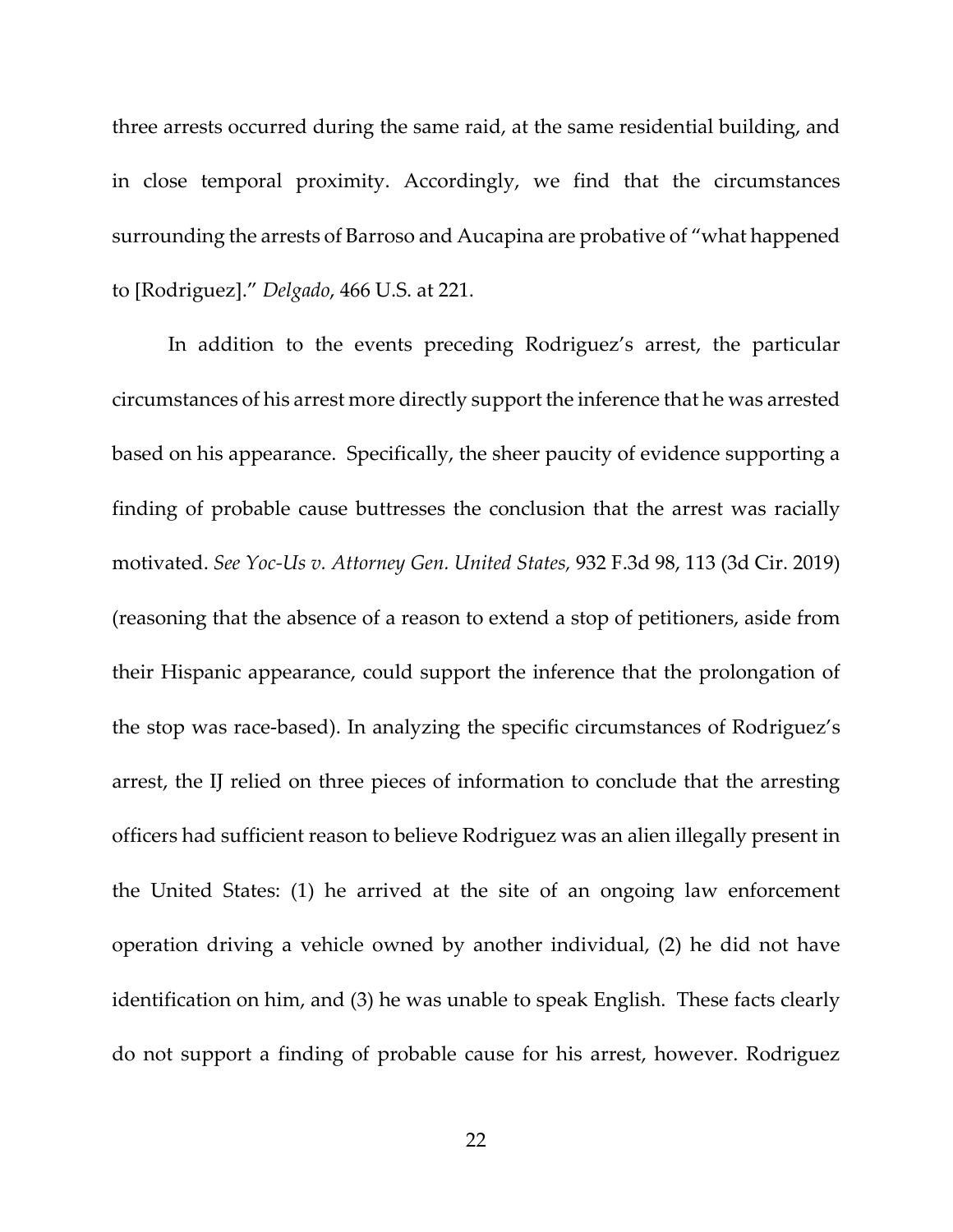arrived at 546 Woodward Avenue to provide documentation from the vehicle so that his boss could respond to law enforcement inquiries. He also gave a reasonable explanation as to his lack of identification: He had rushed out of bed and into the car in order to help his boss as quickly as possible. Lastly, while Rodriguez is not proficient in English, this "same characteristic applies to a sizable portion of individuals lawfully present in this country." *United States v. Manzo‐ Jurado*, 457 F.3d 928, 937 (9th Cir. 2006) (finding that individualsʹ appearance as a Hispanic work crew, inability to speak English, proximity to the border, and unsuspicious behavior did not amount to reasonable suspicion that workers were in the country illegally); *see also United States v. Brignoni‐Ponce*, 422 U.S. 873, 885– 86 (1975) ("Mexican ancestry . . . alone [does not] justify . . . a reasonable belief that [petitioners] were aliens.").

The Form I‐213 describing Rodriguez's arrest also supports the inference that the arrest was race‐based. The BIA found, based on the IJ's findings and Rodriguez's testimony, that certain details of Rodriguez's arrest were "incorrectly set forth in the I-213," such as the location of the arrest, and that the "probative value of the I-213" was therefore "undermine[d]". App'x 28, 40–41. That Form I-213 was, as the BIA noted, prepared by immigration agents on the date of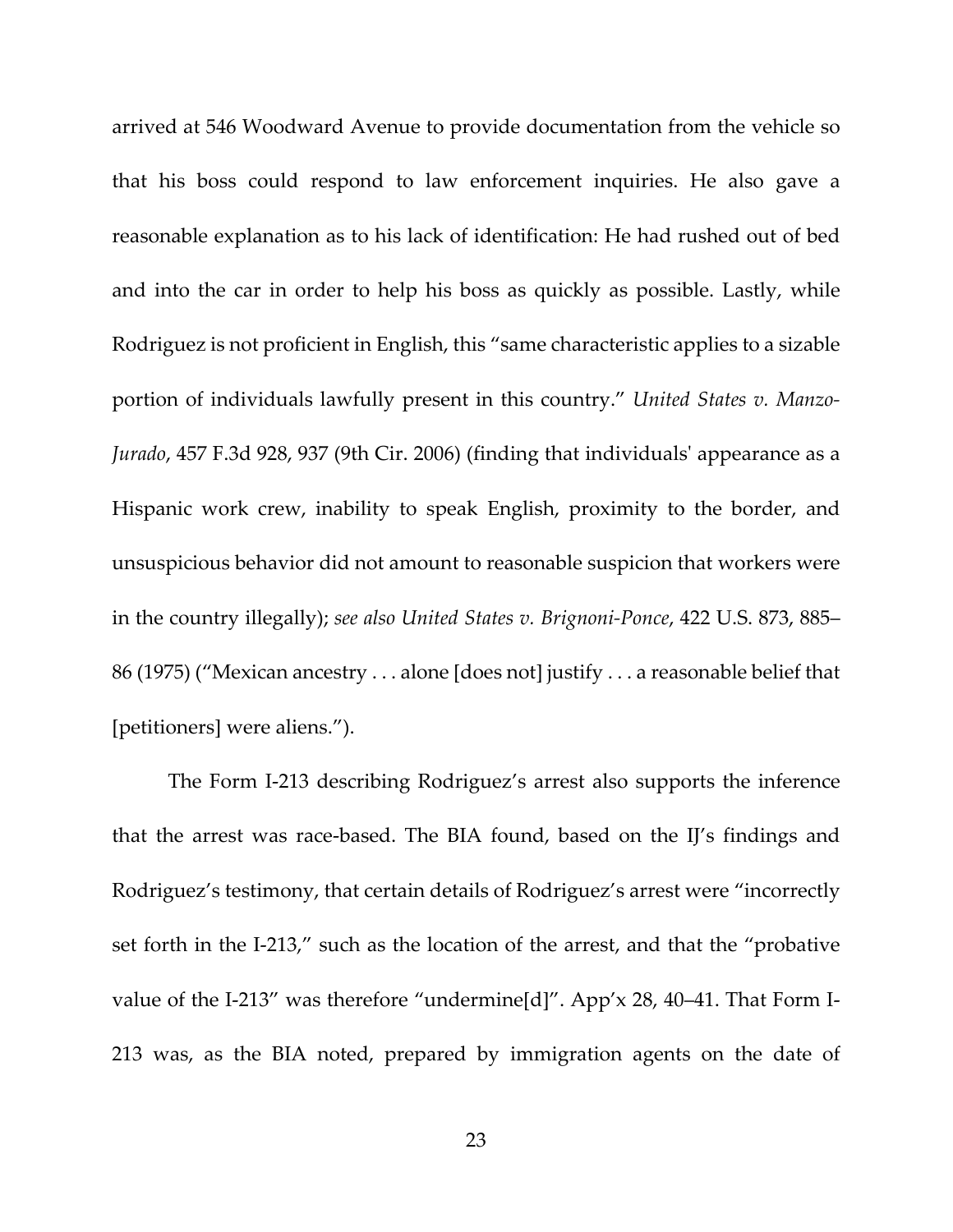Rodriguez's arrest and relied on by the Government to prove Rodriguez's alienage before the Government withdrew it. One can reasonably infer from the agents' preparation of an unreliable report at the time of the arrest, which would ultimately be used against Rodriguez, that the arrest was premised on an impermissible basis. And, given the other facts in this case, one can infer that this impermissible basis was race.

In sum, the evidence, read in the light most favorable to the Petitioner, suggests that his arrest was racially motivated. Accordingly, we find that Rodriguez has made out a *prima facie* case of an egregious violation of his constitutional rights. <sup>6</sup>

## **II. Petition No. 17‐273**

Generally, this Court reviews the BIA's denial of a motion to reopen for abuse of discretion. *Ali v. Gonzales*, 448 F.3d 515, 517 (2d Cir. 2006). Here, because Rodriguez's motion was untimely, it could only be granted through the BIA's exercise of its authority to reopen *sua sponte*. 8 C.F.R. § 1003.2(a). This Court is normally "without jurisdiction to review the Agency's failure to reopen removal

<sup>6</sup> Rodriguez also argues that the evidence of his alienage should be suppressed due to egregious violations of the First and Tenth Amendments. Having decided that he presented a *prima facie* case for suppression based on an egregious violation of the Fourth Amendment, we do not reach those arguments.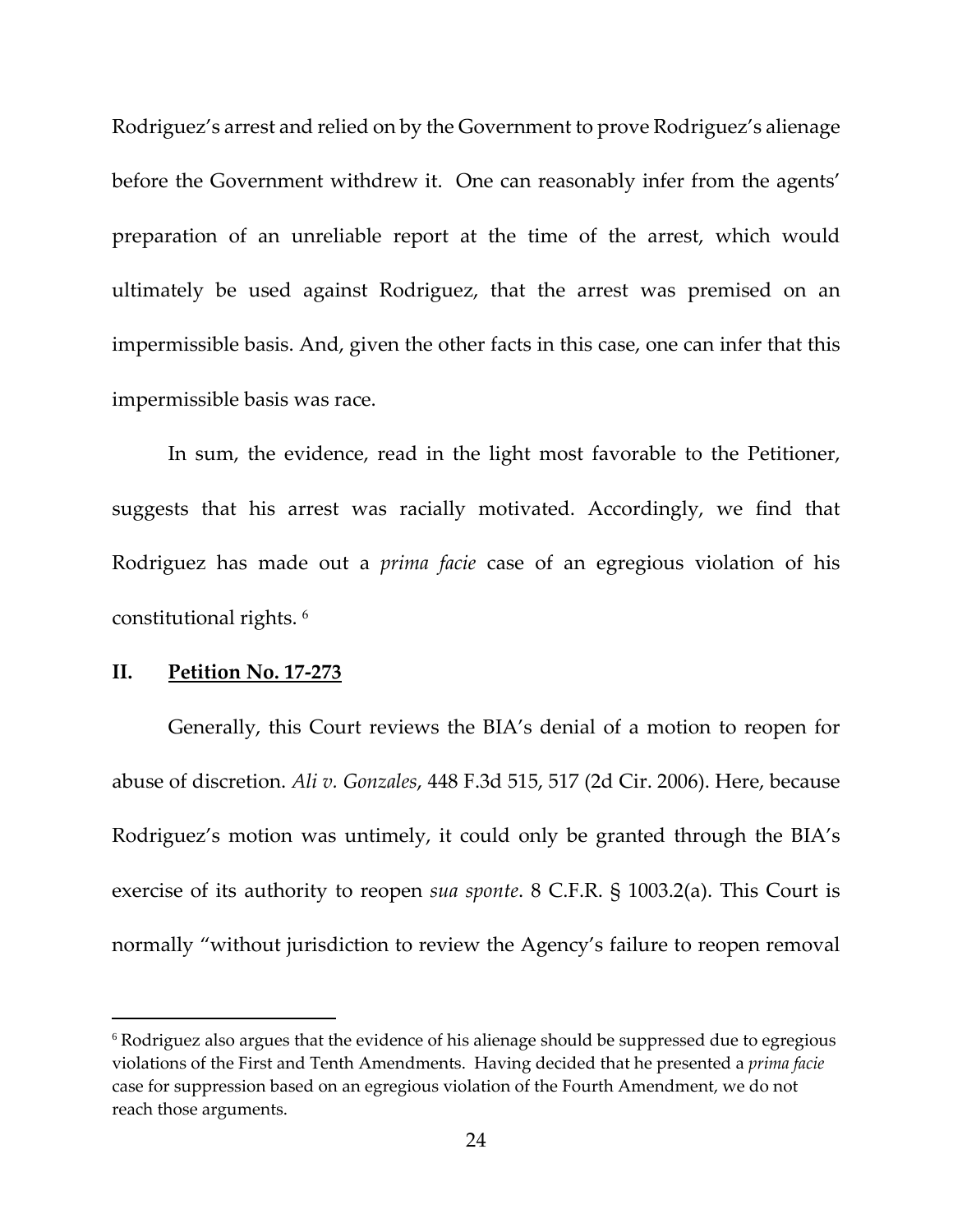proceedings *sua sponte*." *Mahmood v. Holder* 570 F.3d 466, 469 (2d Cir. 2009). However, "where the Agency may have declined to exercise its *sua sponte* authority because it misperceived the legal background and thought, incorrectly, that a reopening would necessarily fail, remand to the Agency for reconsideration in view of the correct law is appropriate." *Id*.

In *Matter of Sanchez Sosa*, the BIA "articulate[d] the factors that an Immigration Judge and the Board should consider in determining whether an alien has established good cause to continue a case involving a U nonimmigrant visa petition." 25 I. & N. Dec. 807, 807 (BIA 2012). While stating that "Immigration Judges have broad discretionary authority over *continuances*," the BIA identified certain factors to determine whether good cause exists to "*continue* proceedings to await adjudication by the USCIS." *Id*. at 812 (emphasis added). These factors include "(1) the DHS's response to the motion; (2) whether the underlying visa petition is *prima facie* approvable; and (3) the reason for the continuance and other procedural factors." *Id*. at 812**–**13.

Rodriguez challenges the BIA's denial of his motion to reopen and for administrative closure or remand in the alternative, pending the adjudication of his U-visa application. The BIA denied Rodriguez's motion because it failed to find